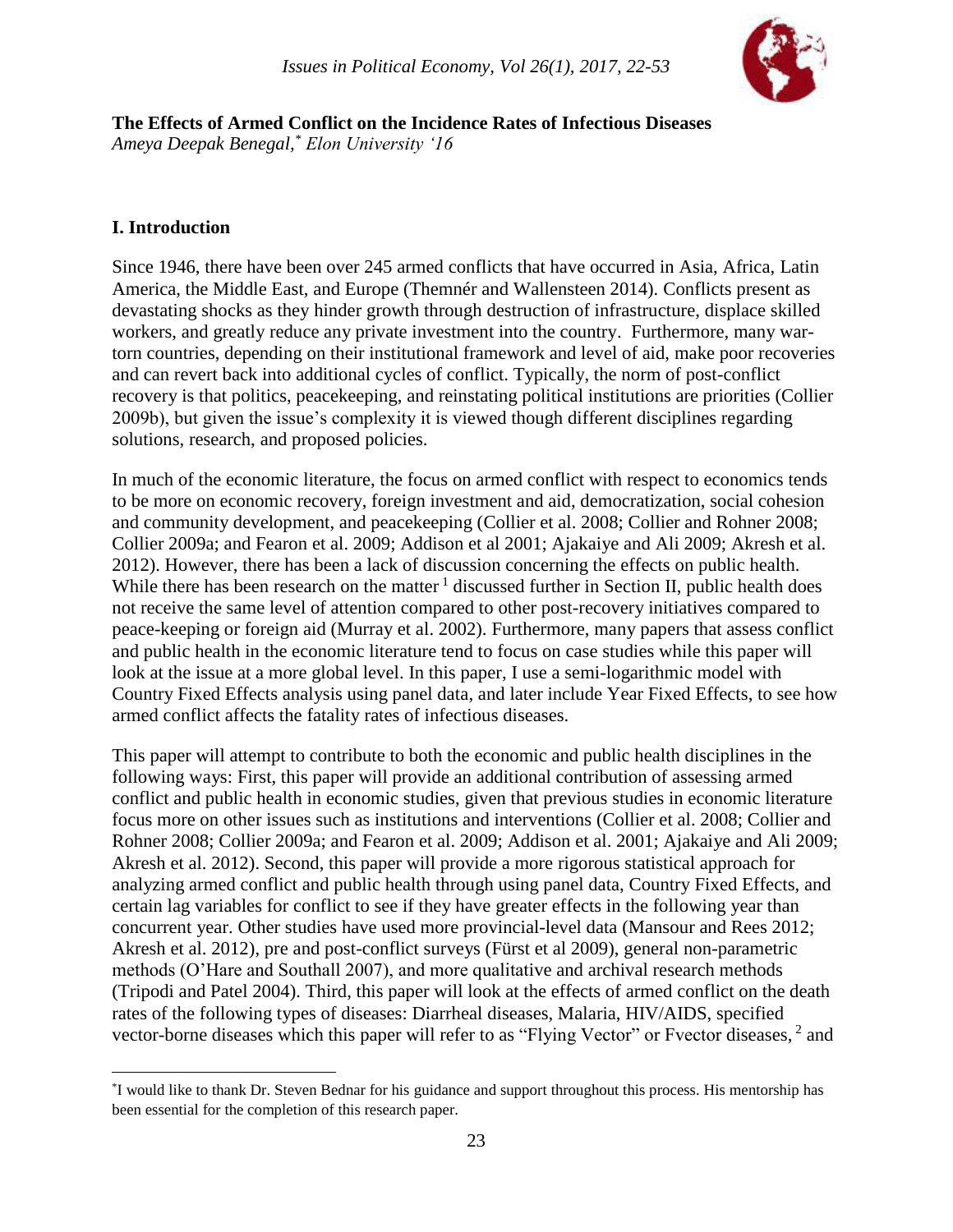Neglected Tropical Diseases (NTDs). While Montalvo and Reynal-Querol (2007) have looked at Malaria, Anema et al. (2008) for HIV/AIDS, and Fürst et al. (2009) for NTDs, this study does an additional comparative analysis looking at several types of diseases as well as comparing possible gender effects. Furthermore, this study focuses more on infectious diseases while other studies (Mansour and Rees 2012; Akresh et al. 2012) have addressed other public health issues such as child health. Lastly, the paper will provide possible policy implications for future postconflict initiatives.

The remainder of this paper is organized as follows: Section II provides a literature review of the role of armed conflict, public health, post-conflict recovery, and its importance to the economic literature, along with additional discussion on conflict with respect to some of the diseases of interest. Section III provides discusses the theoretical economic effects of conflict. Section IV provides a more in-depth discussion on the data sources used along with potential limitations from the data. Section V discusses the empirical model and results. Section VI discusses the conclusion, potential policy implications for future post-conflict recovery initiatives, and suggestions for future research or replication. Lastly Section VII provides the appendices for references to the figures and model estimates

# **II. Literature Review**

# *II.i. Economics and Public Health*

In previous studies, economists have emphasized the importance of human development, and its impacts on economic growth (Ranis 2004). Yet during conflicts, and the brief period after, governments spend more on defense as opposed to health and education (O'Hare and Southall 2007). While this would provide some means of political stability through military action, the lack of focus on human development, specifically public health, can be a hindrance to a more effective recovery as health services are among the most crucial services needed in the aftermath of conflict (Collier 2009a, 2009b). Furthermore, Kruk et al. (2010) argue that rebuilding health services can play an essential role in promoting social cohesion in a nation's post-conflict recovery stage.

At the individual level, civilians who are consistently exposed to diseases and vectors, such as mosquitoes and worms, during conflict can become anemic or frequently ill. This in turn can affect their human capital accumulation and productivity of labor, which can compromise the productivity and innovation of firms at a larger scale. In addition, the physical and psychological impacts of conflict can have significant effects on human development. In Eritrea and Cote d'Ivoire, Akresh et al. (2012) and Minoiu and Shemyakina (2014) found that exposure to conflict greatly affected children's heights in following years. In Palestine, Mansour and Rees (2012) found that pregnant women who had longer-term exposure during the Second Intifada were more likely to have underweight children. These effects on children can have longer-lasting impacts on their cognitive development, affecting the way they enter the labor force and contribute to the economy in future years. Furthermore in a conflict situation, civilians' access to essential resources can greatly diminish, making them more susceptible to diseases. Fürst et al. (2009) found that in the aftermath of the First Ivorian Civil War, civilians' access to cemented toilets and mosquito nets significantly reduced, making them more vulnerable to NTDs and Malaria. In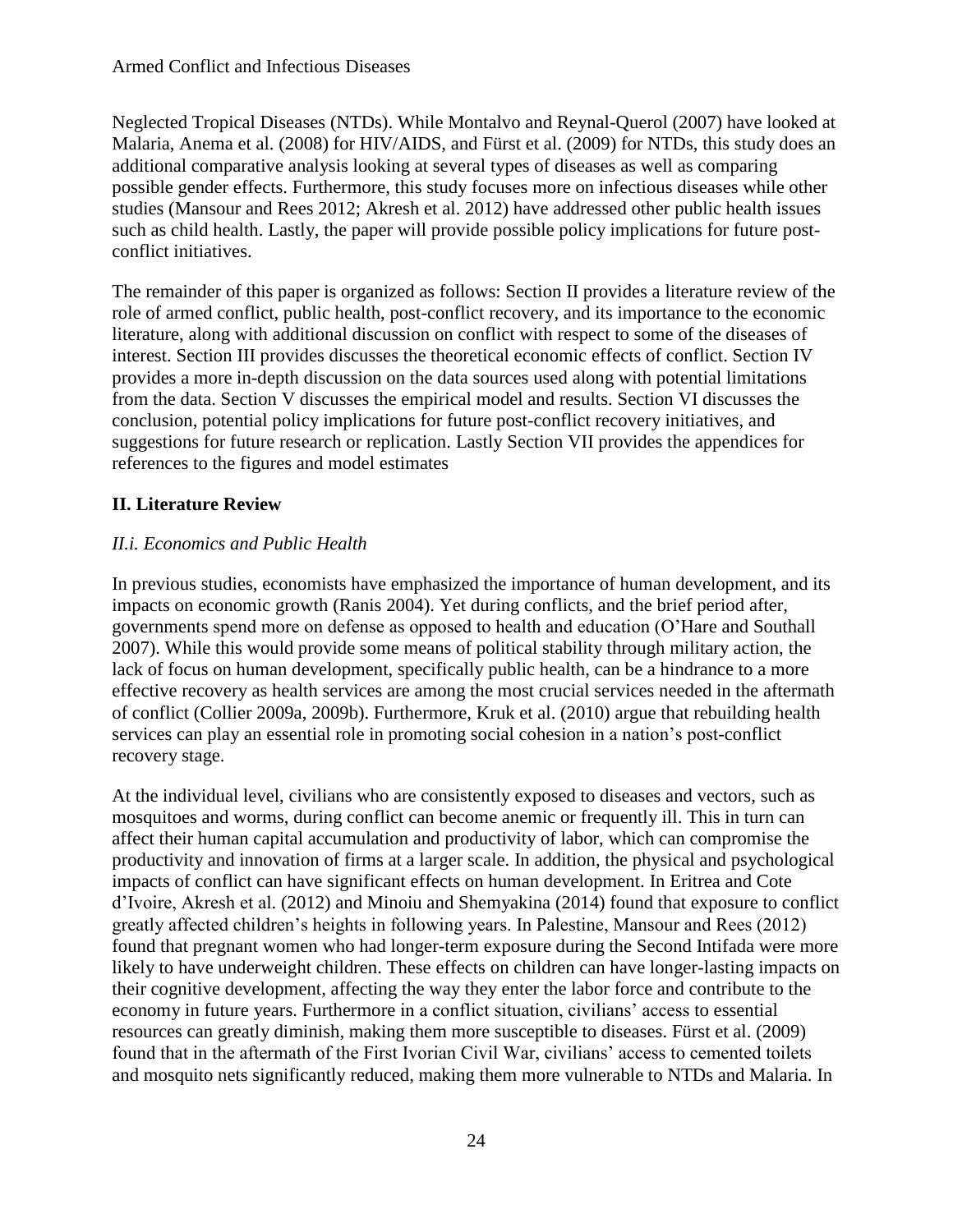addition, Betsi et al. (2006) found that conflict in Cote d'Ivoire reduced civilians' access to condoms and anti-retroviral medicines to reduce HIV/AIDS.

At the macroeconomic level, Murdoch and Sandler (2002) have found that armed conflicts can have economic spillover effects as they disrupt trade networks with other countries, affecting their overall economic growth levels. This in turn can strain neighboring countries' budgets in accommodating displaced people.

The other aspects in which public health plays integral roles in the economics of conflict and post-conflict recovery include changes in various government, foreign, and military policies. Specifically a major issue is the usage of peacekeepers, where several economists have argued that peacekeepers play a role in reducing post-conflict risks during a state's transition period (Collier et al. 2008). Yet from a public health perspective, Tripodi and Patel (2004) discuss the relation of increased foreign military presence and the spread of HIV/AIDS in Sub-Saharan Africa, and in some cases using military personnel as vectors in their argument. This exposure or infection of diseases can have additional social costs, especially in the more rural and culturallyconservative regions of conflict-ridden nations. In some communities, exposure or infection to diseases, such as sexually transmitted diseases from military rape, can sometimes ostracize certain civilians from the community, particularly women and more marginalized groups. Beyrer et al. (2007) provide similar arguments on population marginalization after infection by NTDs. These instances of marginalization can be especially obstruent in various social cohesion aid programs administered by foreign governments (Fearon et al. 2009).

Lastly, conflict can affect how a government allocates its usage of resources and funds. Governments facing both internal and external violent factors will typically try to maintain control and stability using military force. As a result, a government would allot more of its spending towards military and intelligence-related matters, and potentially diverting resources from healthcare, education, sanitation, and other essential public goods necessary for human development (Murdoch and Sandler 2002; O'Hare and Southall 2007). A notable example of this is Burma, where the then-military junta spent less than 3% of national expenditures on healthrelated services, despite facing a heavy burden of NTDs such as Lymphatic filariasis. Yet, the government would spend over 40% on military purposes to maintain power (Beyrer et al. 2007).

### *II.ii. Armed Conflict and its Effects on the Burden of Disease*

Throughout history, conflict has played major roles in facilitating the spread of diseases. Given that conflict has led to large-scale displacement of people, forcing them to live in refugee settlements or camps with inadequate water, sanitation, or healthcare, the susceptibility of infection greatly increases. Using a cross-country approach Montalvo and Reynal-Querol (2007) find that countries that receive refugees fleeing civil wars experience between 2,000 and 2,700 cases of Malaria for every 1,000 refugees admitted into the country. Furthermore, conflict can also result in the re-emergence of diseases thought to have been eradicated. In Syria, Polio had been eliminated in 1999, but due to the onset of civil war, numerous cases of polio have been documented in recent years (WHO Accessed 2016). Similarly, Malaria had been virtually eliminated in 1960s, but due to the civil war which occurred from 1992-1997, an estimated 29,794 cases of Malaria were reported due to refugees who returned from Afghanistan and reintroduced the diseases (Gayer et al. 2007). As a result, the influxes of refugees and other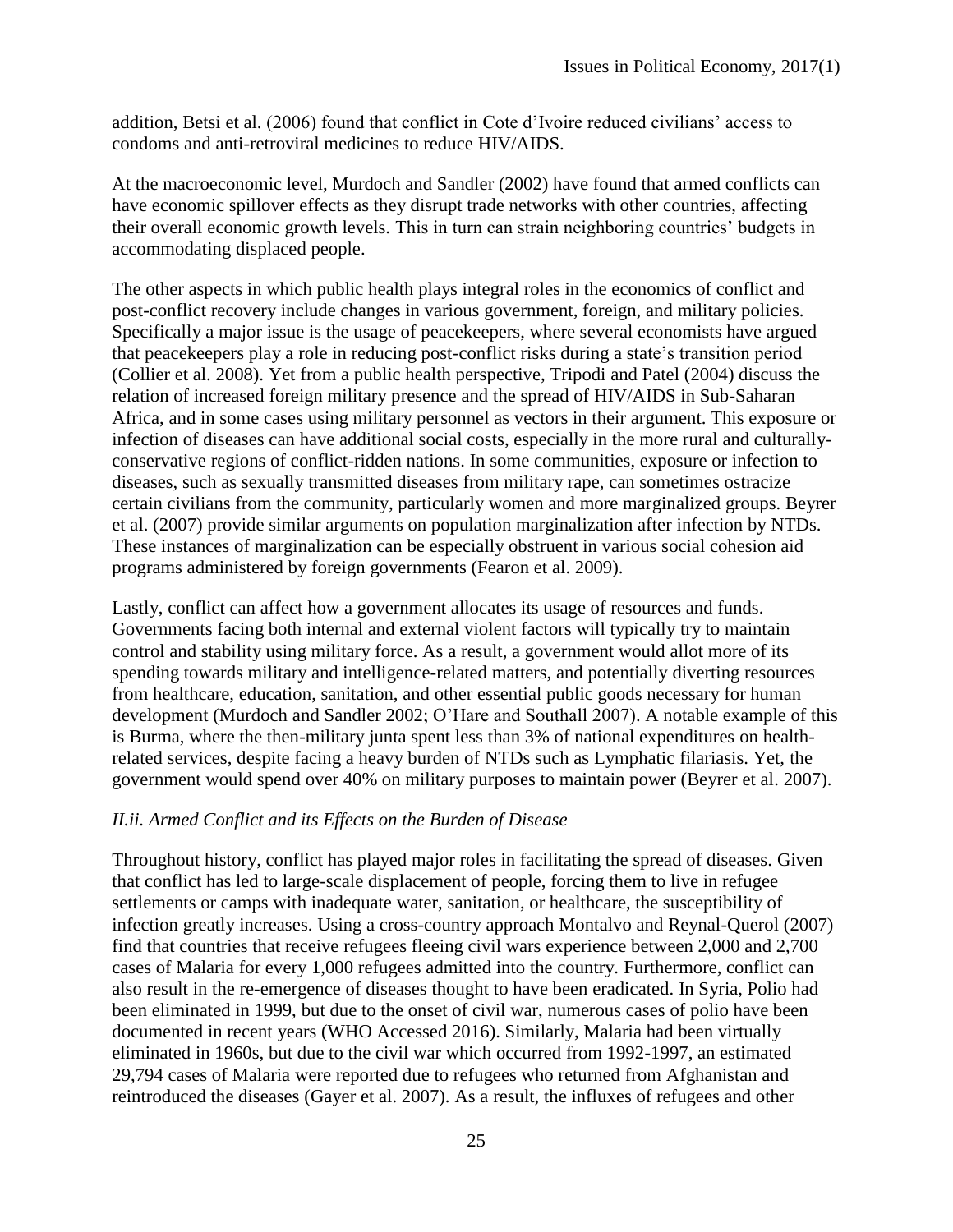#### Armed Conflict and Infectious Diseases

spillover effects onto neighboring countries can put strain other countries' economic and public health systems.

In addition to Malaria, Beyrer et al. (2007) discuss the rapid increases in NTD cases in responses to conflict in different parts of the developing world. Unlike Malaria and other more well-known diseases, NTDs<sup>3</sup> serve as burdens of forgotten populations in the developing world. Furthermore, given that the majority of conflicts throughout the late  $20<sup>th</sup>$  Century have occurred in this region, various conflicts would have played significant roles in increased prevalence rates of such diseases. Various documented incidents have included Burmese refugees in Thailand who have had Lymphatic filariasis cases of 10%. In the Democratic Republic of the Congo, the number of cases of African trypanosomiasis peaked at  $34,400$  cases, the highest in the  $20<sup>th</sup>$  Century, under the turbulent years of the Mobutu dictatorship. In Colombia, warzones in the country have experienced increased reports of Chagas Disease, Leishmaniasis, and Yellow Fever. Lastly, pre and post-conflict surveys in Cote d'Ivoire found the residents there to be at greater risk to NTDs due to crowding and the lack of protection against NTD vectors such as worms (Beyrer et al. 2007; Fürst et al. 2009).

While studies generally show a strong, positive relationship between conflict and disease burden, some studies that have shown more conflicting findings on diseases such as HIV/AIDS. Virginie et al. (2010) find that in seven Sub-Saharan African conflict affected countries, where rape is widely used as a weapon of war, mass rape could cause a median of five new HIV infections per 100,000 women per year in the Democratic Republic of Congo, South Sudan, Sierra Leone, and Somalia. The study also estimated that the HIV infection rate would be doubled in Burundi and Rwanda and quadrupled in Uganda given previous HIV epidemics and the levels of conflict. In contrast, Anema et al. (2008) looked at the same countries and found that while the transmission rate among combatants and assailants was eight times the country population prevalence, the widespread rape increased absolute HIV prevalence by around 0.023%, an insignificant level.

### **III. Theory**

As stated earlier in Section II, the effects of armed conflict can have major effects on public health, but also that there are economic factors which might contribute as to why conflict can contribute to health-related deaths. In this section I try to model the findings by Fürst et al. (2009) and Betsi et al. (2006) through the usages of a budget constraint and indifference curves. In Figure 1 (see Appendix A in Section VII), the budget constraint is divided between the individual's choice of health-related goods, such as medicines, mosquito nets and other preventative care measures, food, and access to health education. The other axis consists of nonhealth goods such as luxury goods, transportation, access to education on non-health issues, etc. For the indifference curves, A is the indifference curve in a pre-conflict setting, B is A's corresponding indifference curve on the post-conflict budget constraint, and C would be the new expected indifference curve in a post-conflict setting.

When plotting this diagram, I make two major assumptions: First is that an individual is typically indifferent between health versus non-health goods and services in a pre-conflict setting. Therefore, on Figure 1, Indifference Curve A is positioned near the center of the pre-conflict constraint. The second is that individuals do not engage in black market activities such as drug trade and human trafficking to maintain or supplement income. This is an important assumption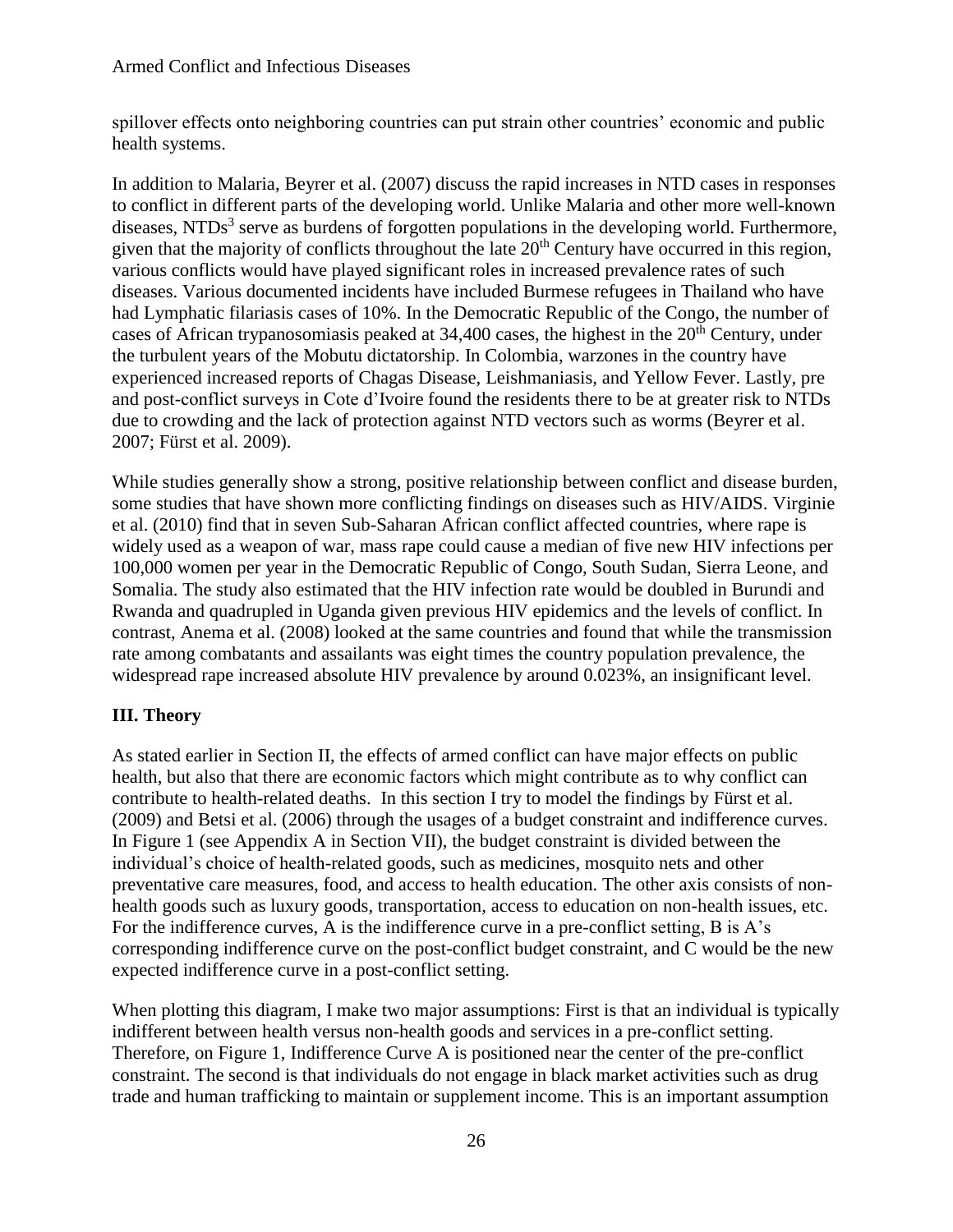given that conflict hinders growth and investment, and individuals' incomes would greatly decrease causing entire budget constraint to shift left.<sup>4</sup> At the same, time, Indifference Curve B shows the corresponding position on the new budget constraint. However, in a post-conflict setting, the need for health-related goods becomes essential to maintain survival and Figure 1 shows the post-conflict Indifference Curve as C. Furthermore, given that the need for healthrelated goods becomes more essential in a post-conflict setting, Indifference Curve C becomes flatter as well showing the individual's increased value for the good. Though when comparing Indifference Curves A and C, the individual is seen as worse off with regard to health, despite the fact that Indifference Curve C is located nearer to the health goods axis. This is due mainly to an income effect from the loss of income due to conflict, and can show some component in how conflict can affect one's livelihood through health. Overall, Figure 1 shows that during and postconflict, an individual's income decreases and less money is spent on goods, despite the fact that they may be necessities such as medicine.

In addition to individuals, Ghobarah et al. (2003), Murdoch and Sandler (2002), O'Hare and Southall (2007), and Beyrer et al. (2007) have discussed changes in government expenditure during conflict, specifically divestment from health and education into military and intelligence purposes. This shift is shown in Figure 2 (see Appendix A in Section VII).

Like Figure 1, I try to use budget constraints, and here I represent the budget constraint as tax revenue. However, due to conflicts, the country experiences a drastic decline in population, from emigration or death, which reduces tax revenue from income. At the same time, private firms would not invest in a conflict-ridden nation, affecting taxes from businesses. Therefore, this causes the budget constraint to shift inwards. Regarding the Indifference Curves, the first two, A and B, are similarly shown on Figure 1. Though for Figure 2, I make the assumption that during a conflict period, a government would want to maximize control of the nation through the usage of military and intelligence. Therefore, not only does Indifference Curve C shift more towards the X-axis, but it becomes steeper showing the change in the government's preferences.

To reflect the two graphical representations in this paper, I will use several controls in the regression analyses. From Figure 2 I will use government spending for health and education purposes. Though for time constraints in writing this paper, I did not include spending for defense or military purposes, and will discuss it for further suggestion in Section VI. Representing the change from Figure 1 was difficult as, due to time constraints, I was unable to find sources specifying costs of preventative healthcare measures or treatment—especially during conflict periods. However, I will use population access to sanitation as a proxy given its significance as a preventative healthcare measure.

### **IV. Data and Measures**

### *IV.i. Data and Measure Description*

The outcome of interest in this paper is the mean death rate for civilians from the respective disease. For this, I use data from the University of Washington's Institute for Health Metrics and Evaluation (IHME). The dataset contains causes of deaths from a wide array of diseases and health issues ranging from 1990-2013. Within the data, IHME sub-aggregates deaths by age range and by sex. For death rates, IHME provides numerous metrics of death including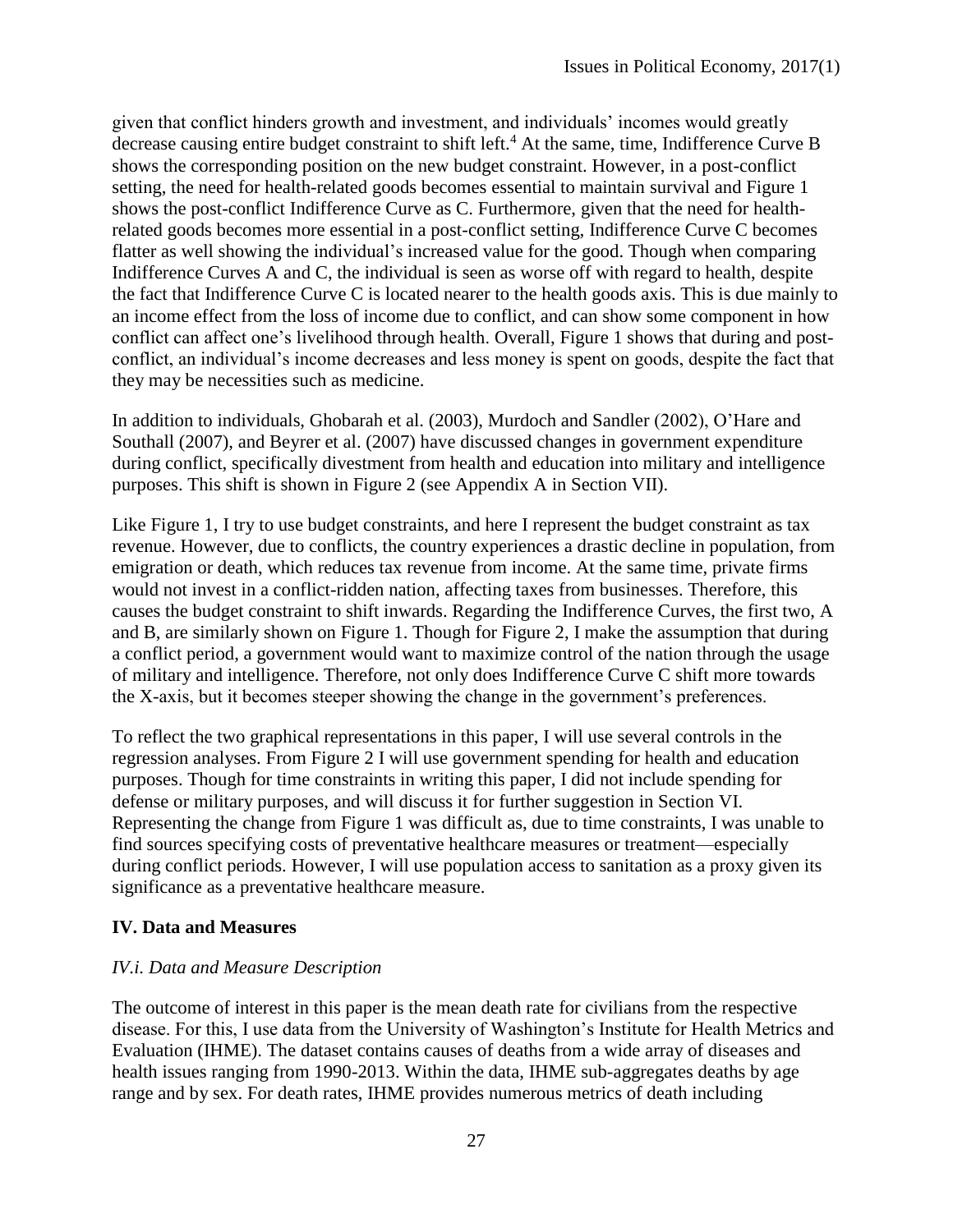percentage of populations and raw counts, while also providing mean, lower bound, and upper bound estimates. For this paper, I looked at the "All Ages" category and used the mean death rate per 100,000 people as my primary measurement. I also kept relevant death causes related to infectious diseases such as Malaria, Diarrheal Diseases, and HIV, NTDs, and other vector-borne diseases.

When compiling the NTD and vector-borne disease variables, I used the Center for Disease Control (CDC Accessed 2016) to see which NTDs are listed in the IHME dataset and which specified vector-borne diseases were spread by insects such as flies and mosquitoes. For both variables, I aggregated the mean death rates of the different diseases. As stated earlier in the literature review, I wanted to look at NTDs given their prevalence in the developing world, and that the majority of armed conflicts have occurred in developing areas. I also wanted to look at other vector-borne diseases besides Malaria, but was more interested in flying vectors such as sandflies and mosquitoes given that they tend to be harder to contain in a population compared to worms or rodents. Therefore, I created a new variable for flying vector diseases, or Fvectors. The specified diseases for the NTD and Fvector variables are shown below:

**Fvectors:** African trypanosomiasis, Dengue, Malaria, Leishmaniasis, Visceral leishmaniasis, and Yellow fever

**Neglected Tropical Diseases**: African trypanosomiasis, Ascariasis, Chagas disease, Cystic echinococcosis, Cysticercosis, Dengue, Leishmaniasis, Schistosomiasis, Visceral leishmaniasis

To measure conflict, I focus on three types of armed conflicts—One-sided conflicts, Battlerelated, and Non-state derived from the Uppsala Conflict Data Program/Peace Research Institute of Oslo (UCDP/PRIO), which spans the years 1989-2014—and see how they affect the fatality rates from the diseases. The UCDP/PRIO dataset has been used frequently in other conflictrelated studies, including economic publications, and is a reliable source for this paper.

UCDP/PRIO defines conflicts as "a contested incompatibility that concerns government or territory or both, where the use of armed force between two parties results in at least 25 battlerelated deaths in a calendar year. Of these two parties, at least one has to be the government of a state" (Themner and Wallensteen 2014). The UCDP/PRIO dataset provides several types of fatality estimates including upper and lower bound. For simplicity I only use the dataset's best estimates. The specified definitions of the three variables are as follows:

**One-Sided Conflict**: The use of armed force by the government of a state or by a formally organized group against civilians, which results in at least 25 deaths in a year (Uppsala University 2015).

**Battle-Related Conflict**: Deaths arising from the use of armed conflict between warring parties in a conflict dyad—made up of two armed and opposing actors—be it state-based or non-state. Typically, battle-related deaths are counted as "normal" warfare from battlefield fighting, guerrilla activities, and other bombardments of military units, cities, and villages. However, while the targets tend to be military and state institutions, there is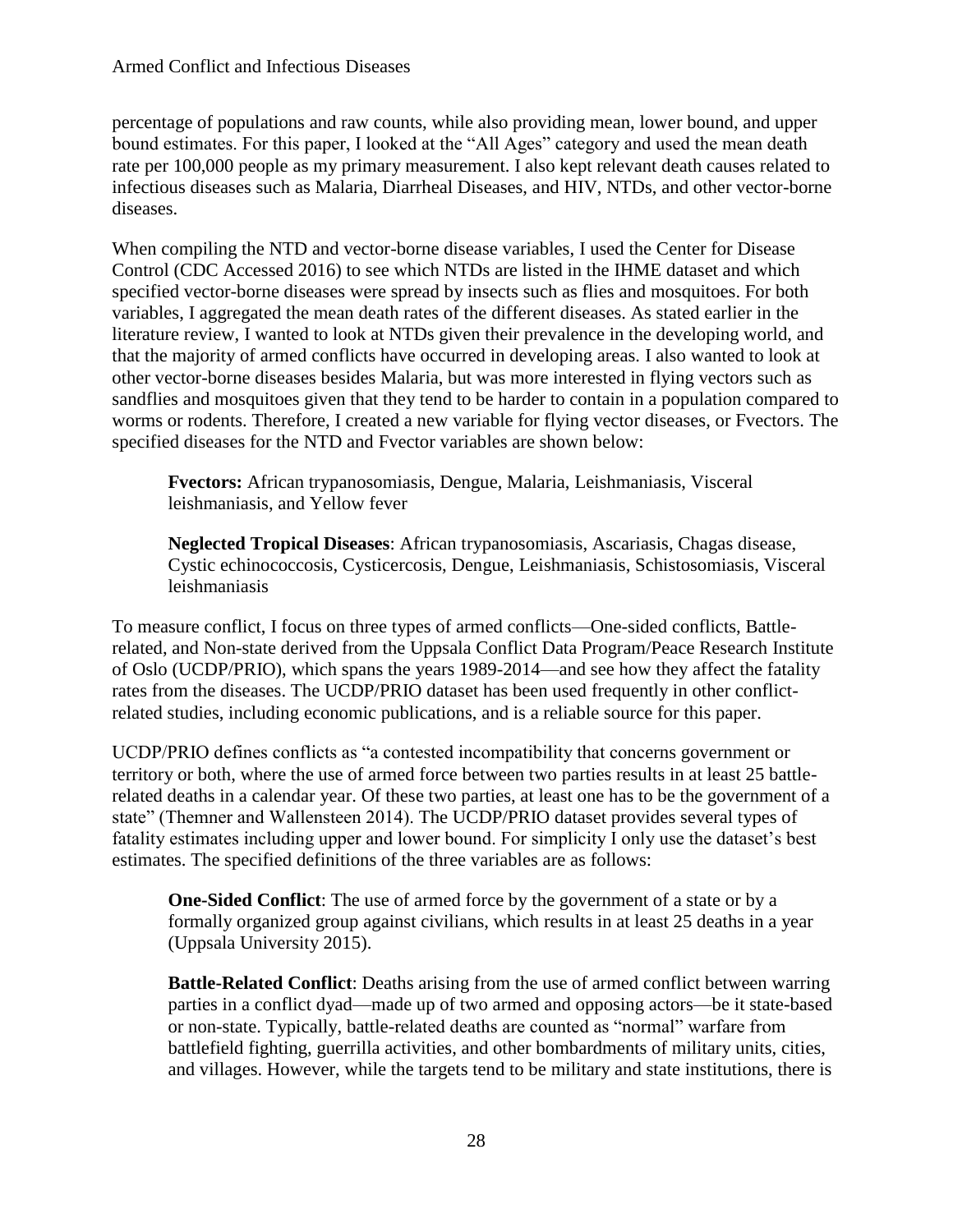often collateral damage and thus all deaths—military and civilian—are counted (Uppsala University 2015).

**Non-State Conflict**: The use of armed conflict between two organized armed groups, neither of which is the government of a state, which results in at least 25 battle-related deaths in a year (Uppsala University 2015).

As stated at the end of Section III, to account for the theory used in Figures 1 and 2 (See Appendix A in Section VII) I use controls for access to sanitation from the World Health Organization (WHO) as percent of the population and government expenditures for health and education from the World Bank—all of which span the years 1995-2015 in this dataset—as having general awareness about health and having access to both healthcare and adequate sanitation are crucial to reducing health problems. Both of the World Bank variables look at the percentage of total health and government expenditures for health and education, respectively. I include this variable, as opposed to percentage of Gross Domestic Product, as countries going through conflict, or bordering countries in conflict, would face possible reductions in investment, consumption, and exports—skewing the GDP statistic—while government spending would probably increase.

When running regressions, I include Country Fixed Effects for countries, and run them separately by gender to see if there any possible gender effects. I then re-run these regressions while having all three conflict variables as lagged to see if some conflict incidents have significant effects in future, rather than concurrent years. Finally, I use the same regressions again, but also include Year Fixed Effects to control for possible yearly global trends.

While the data provides several decades of data for analysis, there are several limitations to this dataset. First, the data for health starts at 1990 at the earliest while there have been documented cases of conflict in numerous countries before then—affecting health levels, government expenditures, and other variables in the post-conflict time periods. Therefore, this might potentially skew the more accurate health results when conducting regressions. Second, all of the various dataset were merged based on the corresponding names for the IHME dataset. Therefore, certain conflicts, such as those in Yugoslavia were omitted given that there are corresponding values for former countries in IHME. Third, the effects of armed conflict on public health may not fully be representative for each country given that the effects of conflict are different for each state. For instance, violence in Philippines and India are more localized and focused on certain islands and states. On the other hand, conflicts in Liberia and Sierra Leone have devastated the entire country, affecting the overall country-level statistic. Fourth, in this dataset, I look at the effects for all age groups, and sub-aggregate it by gender. However, the overall death rate statistic can be misleading given that certain diseases, such as diarrheal diseases, can have a greater impact on certain age groups than others, such as 5 years and under versus young adults. Lastly, some of the important variables of interest during a conflict situation look at civilian access to clean water and to healthcare workers. While the World Health Organization has a dataset on health workers and access to water, the years are done on irregular intervals, and many of the countries—especially those in conflict zones—have missing values. As a result, when I ran initial regressions, hundreds of observations were lost, and only several dozen observations were used. Therefore, for this paper I omitted these variables, but given their relevance to the subject, these models will face the risk of Omitted Variable Bias. Hence, if similar research on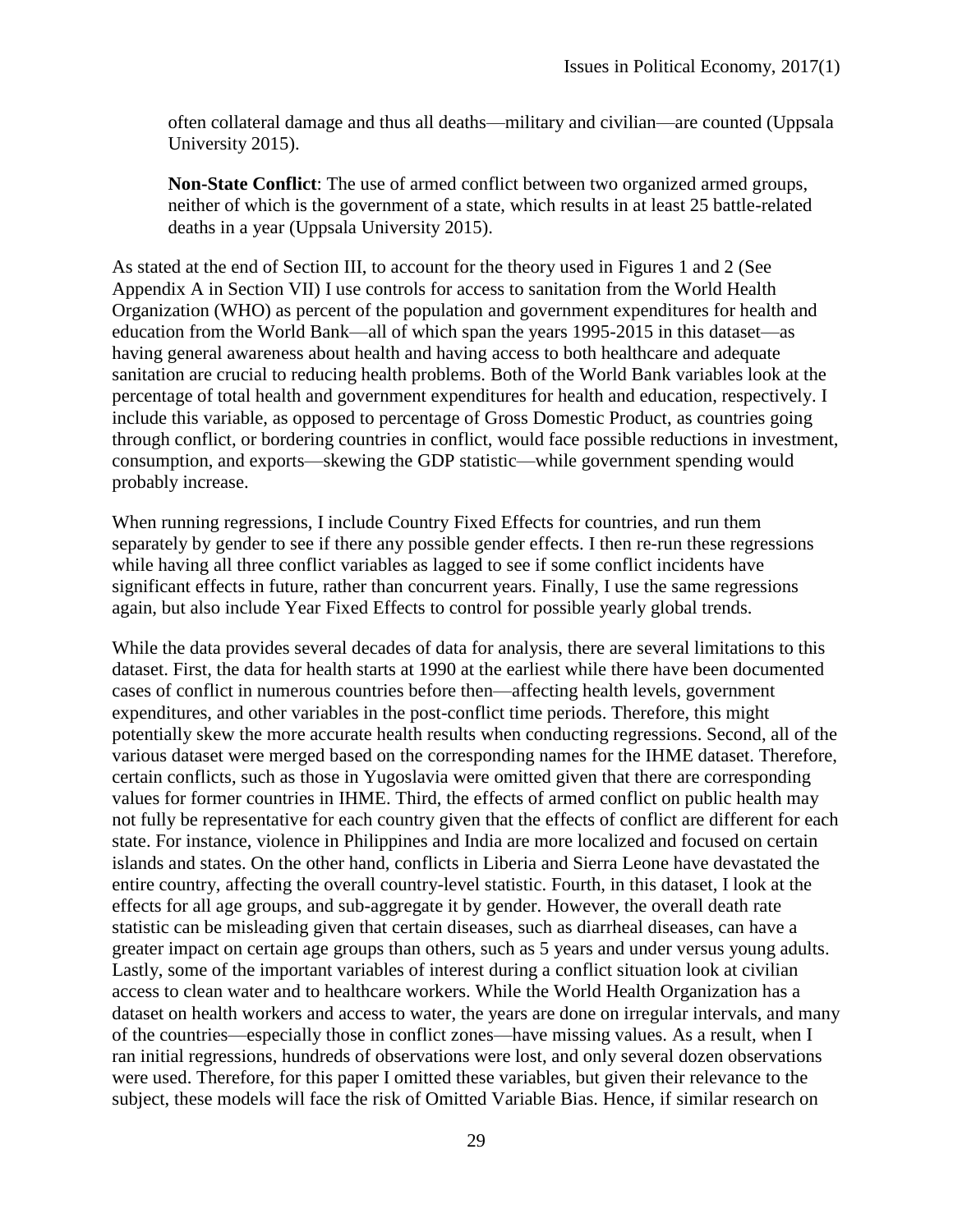#### Armed Conflict and Infectious Diseases

this issue were to be replicated, other studies could better incorporate water and physician access into the data. This will be explained in more detail in the Conclusion, Policy Implication, and Future Research section.

#### *IV.ii. Summary Statistics*

The section provides summary statistics of the different conflict variables and diseases, which are sub-aggregated by gender.

#### **Table 1. Conflict Death Summary Statistics**

| Conflict              | Obs  | Mean | Std. Dev | Min      | Max     |
|-----------------------|------|------|----------|----------|---------|
| One-Sided             | 4512 | .164 | 7.481    | $\Omega$ | 501.069 |
| <b>Battle-Related</b> | 4512 | .198 | 1.671    | $\Omega$ | 50      |
| Non-State             | 4512 | .025 | .174     | 0        | 4.01    |

In this sample, from 1990-2014, there have been over 700,000 reported deaths from numerous armed conflicts with battle-related and one-sided conflicts having the highest number of deaths on average. Though, at the same time, these two conflicts also have the highest variability in the dataset.

**Table 2. Diarrheal Disease Death Rate Summary Statistics**

| Gender | Obs  | Mean  | Std. Dev | Min | Max   |
|--------|------|-------|----------|-----|-------|
| Male   | 4512 | 39.08 | 64.26    | 0.1 | 612.7 |
| Female | 4512 | 36.85 | 58.67    | 0.1 | 513.9 |

For diarrheal diseases, there are over 4,500 observations spanning the 15 years. When comparing gender effects, not factoring in conflicts, there appears to be greater death rates for males compared to females. When combining averages of death rates across all observations, there are about 39 deaths per 100,000 people worldwide for men and 37 deaths per 100,000 people for women.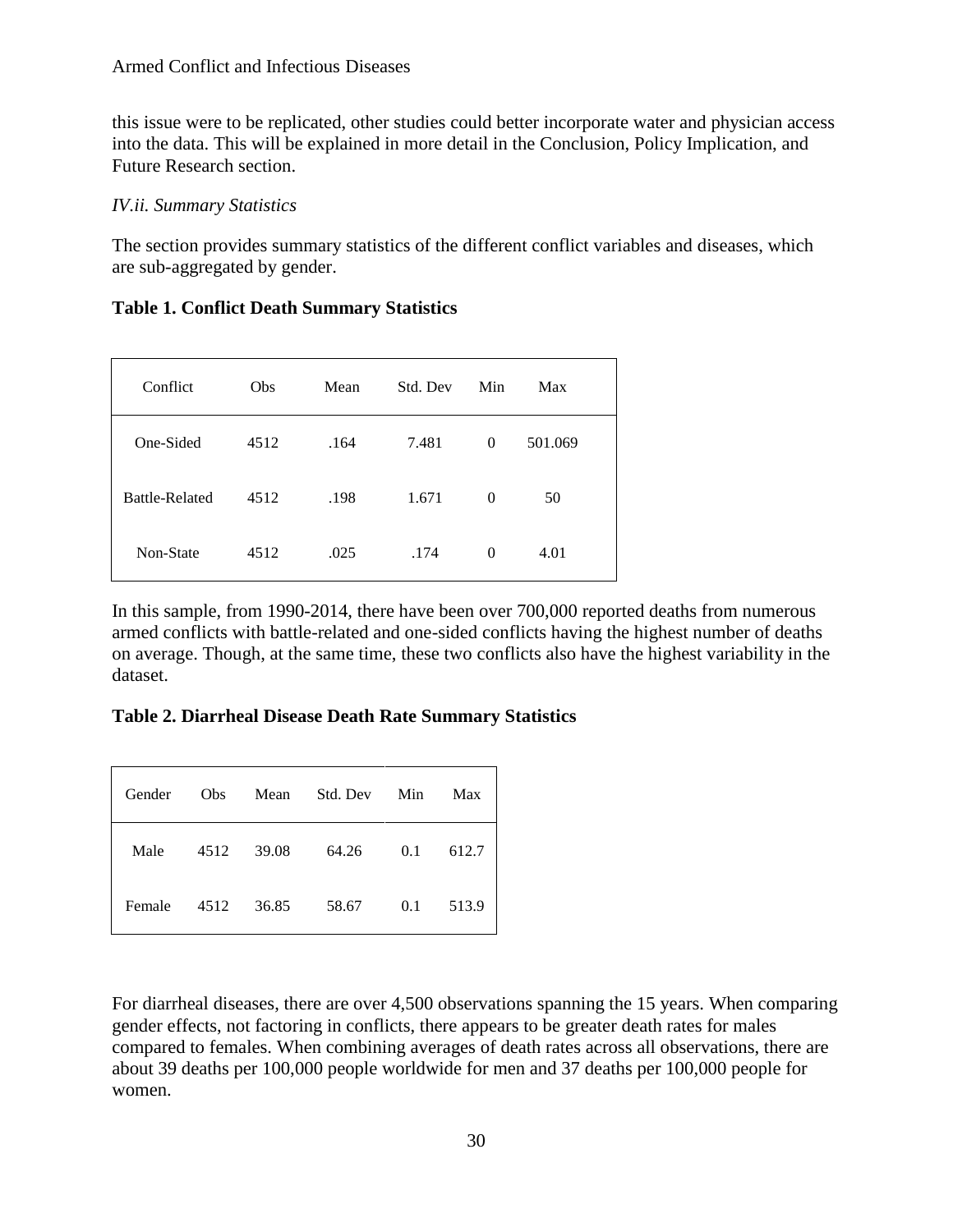| <b>Table 3. Malaria Death Rate Summary Statistics</b> |  |  |  |
|-------------------------------------------------------|--|--|--|
|-------------------------------------------------------|--|--|--|

| Gender | Obs  | Mean  | Std. Dev | Min      | Max   |
|--------|------|-------|----------|----------|-------|
| Male   | 2545 | 55.88 | 80.57    | $\theta$ | 343.9 |
| Female | 2545 | 54.53 | 79.55    | $\theta$ | 330.6 |

For Malaria, there are over 2,500 observations across 15 years. For gender effects, Males appear to have slightly greater death prevalence rate compared to females, not accounting for the effects of conflicts. When combining averages of death rates across all observations, there are about 56 deaths per 100,000 people worldwide for men and 55 deaths per 100,000 people for women.

**Table 4. HIV/AIDS Death Rate Summary Statistics**

| Gender | Obs  | Mean  | Std. Dev | Min      | Max   |
|--------|------|-------|----------|----------|-------|
| Male   | 4512 | 38.69 | 90.12    | $\Omega$ | 680.3 |
| Female | 4512 | 29.96 | 79.28    | 0        | 637.2 |

For HIV/AIDS, there are over 4,500 observations across 15 years. For gender effects, Males appear to have greater death prevalence rate compared to females, not accounting for the effects of conflicts. When combining averages of death rates across all observations, there are about 39 deaths per 100,000 people worldwide for men and 30 deaths per 100,000 people for women.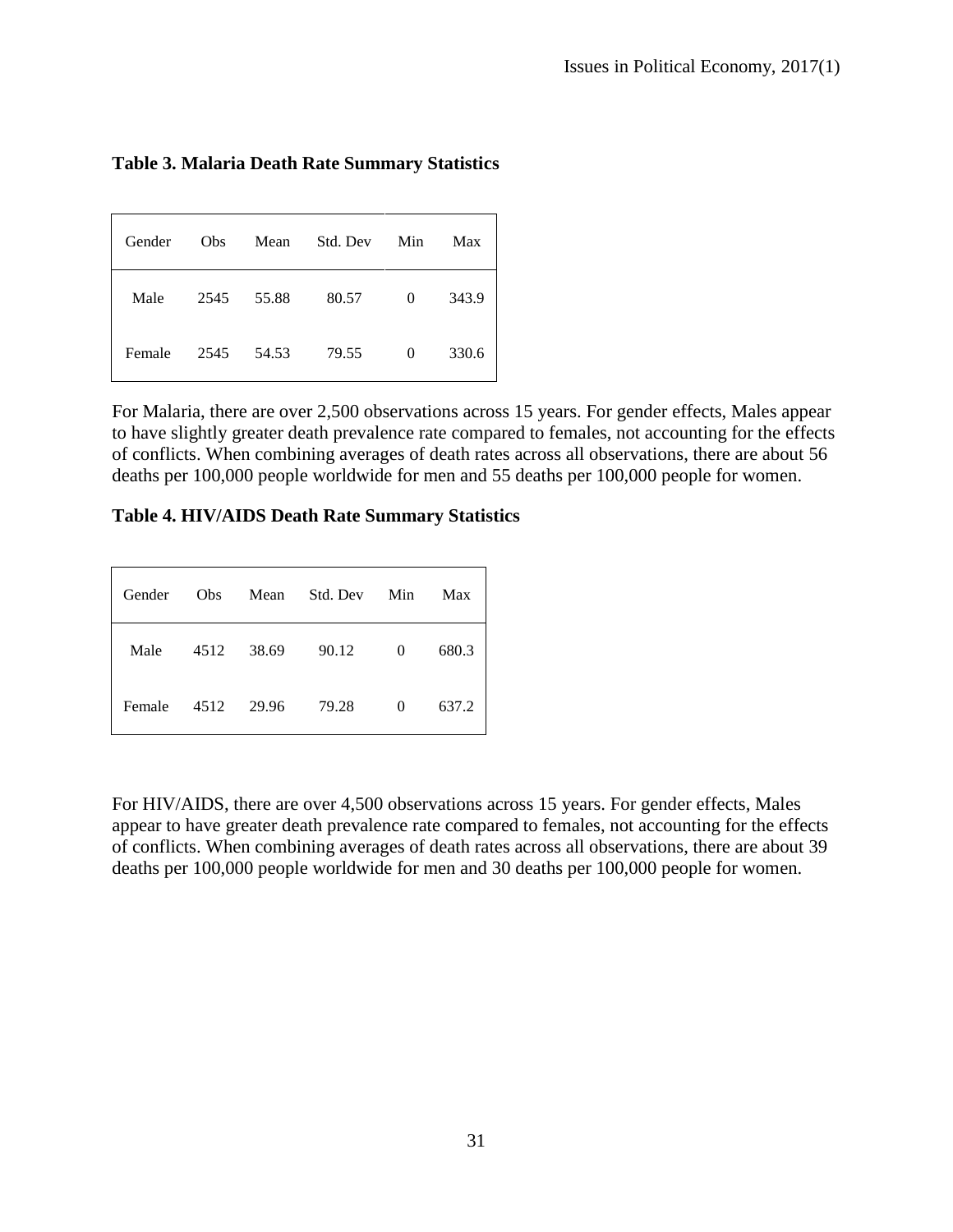|  |  |  |  |  | <b>Table 5. FVector Disease Death Rate Summary Statistics</b> |  |
|--|--|--|--|--|---------------------------------------------------------------|--|
|--|--|--|--|--|---------------------------------------------------------------|--|

| Gender | <b>Obs</b> | Mean  | Std. Dev | Min      | Max   |
|--------|------------|-------|----------|----------|-------|
| Male   | 4512       | 34.81 | 70.32    | $\Omega$ | 344.1 |
| Female | 4512       | 32.99 | 68.1     | $\Omega$ | 330.6 |

For Fvector diseases, there are over 4,500 observations across 15 years. For gender effects, Males appear to have greater death prevalence rate compared to females. When combining averages of death rates across all observations, there are about 35 deaths per 100,000 people worldwide for men and 31 deaths per 100,000 people for women.

#### **Table 6. NTD Disease Death Rate Summary Statistics**

| Gender | Obs  | Mean | Std. Dev | Min | Max  |
|--------|------|------|----------|-----|------|
| Male   | 4512 | 3.82 | 9.06     | 0   | 98   |
| Female | 4512 | 2.73 | 6.47     | 0   | 80.5 |

Lastly, for NTDs, there are over 4,500 observations across 15 years. For gender effects, Males appear to have greater death prevalence rate compared to females. When combining averages of death rates across all observations, there are about 3.82 deaths per 100,000 people worldwide for men and 2.73 deaths per 100,000 people for women.

Overall, the summary statistic tables show that the burden of disease tends to be greater for men than for women. However, Tables 2-6 also show that there is greater variability of results among males than females. Section IV shows how conflict may have different effects on the burden of disease for the two genders.

### **V. The Empirical Model and Results**

### *V.i. The Model*

For the different diseases, I use a semi-logarithmic model, and run four regressions for males, and another four for females, using Country Fixed Effects for all of them—denoted as  $\lambda_c$ . The reason for this is that prior to setting up the regressions, the log-transformed disease rates looked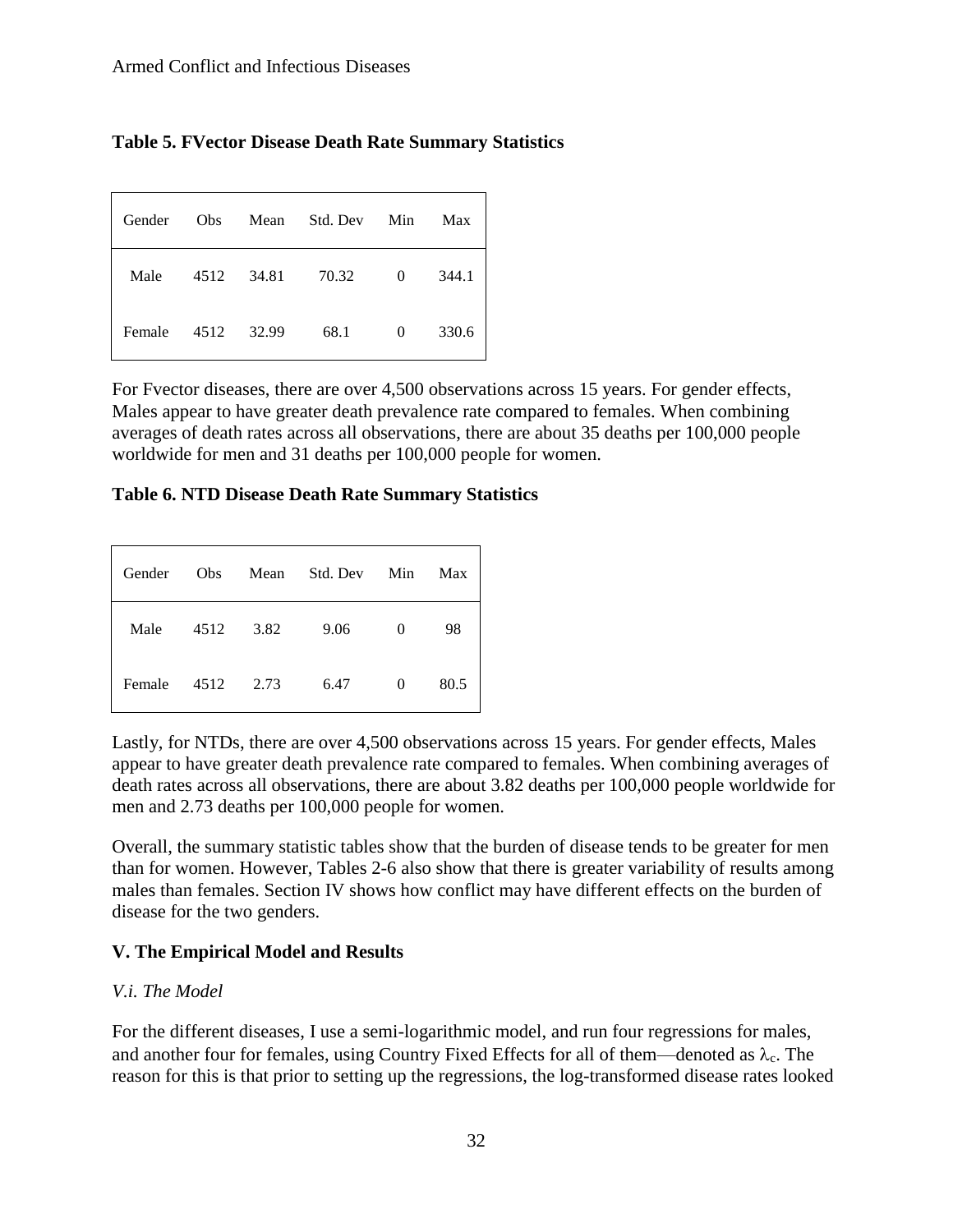more normally-distributed. Though the conflict variables did not appear as normally distributed when transformed. The regressions are shown below:

$$
ln(Y)_{c,t} = \beta_0 + \beta_1(\text{ONE-SIDE DEATH})_{c,t} + \beta_2(\text{BATILE-DEATH})_{c,t} + \beta_3(\text{NON-STATE DEATH})_{c,t} + \lambda_c + \varepsilon_{c,t}
$$
(1)

$$
ln(Y)_{c,t} = \beta_0 + \beta \left(\text{ONE-SIDE DEATH}\right)_{c,t-1} + \beta_2 \left(\text{BATILE-DEATH}\right)_{c,t-1} + \beta_3 \left(\text{NON-STATE DEATH}\right)_{c,t-1} + \lambda_c + \varepsilon_{c,t} \tag{2}
$$

Here the Y indicates the mean death of the disease, specifically the mean number of deaths per 100,000 people. However, given that Section IV's summary statistics show that various countries do have 0 death rates of the specified diseases, various observations would be lost when running the regressions. Therefore, for all regressions in this study, I define Y as: (mean  $+(1 +$ mean<sup>2</sup>)<sup> $1/2$ </sup>). This will allow for values with 0 death rates to also be included the regressions. In (1), I look only at the effects of the different conflict variables on the mean death rate of the disease, and in (2) I lag the conflict variables to see if there are different effects on disease burden in the following year.

$$
ln(Y)_{c,t} = \beta_0 + \beta_1 (ONE-SIDE DEATH)_{c,t} + \beta_2 (BATILE-DEATH)_{c,t} + \beta_3 (NON-STATE DEATH)_{c,t} + \Gamma \chi_{c,t} + \lambda_c + \varepsilon_{c,t}
$$
(3)

$$
ln(Y)_{c,t} = \beta_0 + \beta_1 (one\text{-size}\text{ delta})_{c,t-1} + \beta_2 (partile\text{-delta}tH)_{c,t-1} + \beta_3 (non\text{-state}\text{ delta})_{c,t-1} + \Gamma \chi_{c,t} + \lambda_c + \epsilon_{c,t}
$$
 (4)

For (3) and (4), I run the similar non-lagged and lagged variables of conflict, but I include  $\chi_c$ which is a vector controlling for sanitation, education expenditures, and health expenditures, given that they serve as important factors for health; and  $\Gamma$  represents a vector of their respective coefficients. Furthermore, looking at how expenditures for health and education for conflict would be important given that for human development would especially be important given that a government expenditures would be diverted more towards military and intelligence purposes, as noted in Figure 2. For the controls population access to sanitation, or Pctpopsanitation, in the tables in Section V.iii looks at the access of the country's population with access to adequate sanitation. Government expenditures on education, or Edu Exp, look at the percentage of total government expenditures allocated towards educational purposes. Government expenditures for health-related issues, or Health Exp, look at percentage of total expenditures for health-related purposes.

I also re-run the similar regressions but include Year Fixed Effects as many of these diseases are vector-borne, and whose trends vary on climatic factors. Therefore, given recent trends of increasing global temperatures, it has become easier for various vectors such as mosquitoes to thrive in more areas (Patz and Reisen 2001), and including Year Fixed Effects could control for a potential trend. The regressions with Year Fixed Effects are shown below with the fixed effect denoted as  $\delta_t$ :

$$
\ln(Y)_{c,t} = \beta_0 + \beta_1 \left(\text{ONE-SIDE DEATH}\right)_{c,t} + \beta_2 \left(\text{BATILE-DEATH}\right)_{c,t} + \beta_3 \left(\text{NON-STATE DEATH}\right)_{c,t} + \lambda_{c+} \delta_t + \varepsilon_{c,t} \tag{5}
$$
\n
$$
\ln(Y)_{c,t} = \beta_0 + \beta_1 \left(\text{ONE-SIDE DEATH}\right)_{c,t-1} + \beta_2 \left(\text{BATILE-DEATH}\right)_{c,t-1} + \beta_3 \left(\text{NON-STATE DEATH}\right)_{c,t-1} + \lambda_c + \delta_t + \varepsilon_{c,t} \tag{6}
$$
\n
$$
\ln(Y)_{c,t} = \beta_0 + \beta_1 \left(\text{ONE-SIDE DEATH}\right)_{c,t} + \beta_2 \left(\text{BATILE-DEATH}\right)_{c,t} + \beta_3 \left(\text{NON-STATE DEATH}\right)_{c,t} + \Gamma \chi_{c,t} + \lambda_c + \delta_t + \varepsilon_{c,t} \tag{7}
$$
\n
$$
\ln(Y)_{c,t} = \beta_0 + \beta_1 \left(\text{ONE-SIDE DEATH}\right)_{c,t-1} + \beta_2 \left(\text{BATILE-DEATH}\right)_{c,t-1} + \beta_3 \left(\text{NON-STATE DEATH}\right)_{c,t-1} + \Gamma \chi_{c,t} + \lambda_c + \delta_t + \varepsilon_{c,t} \tag{8}
$$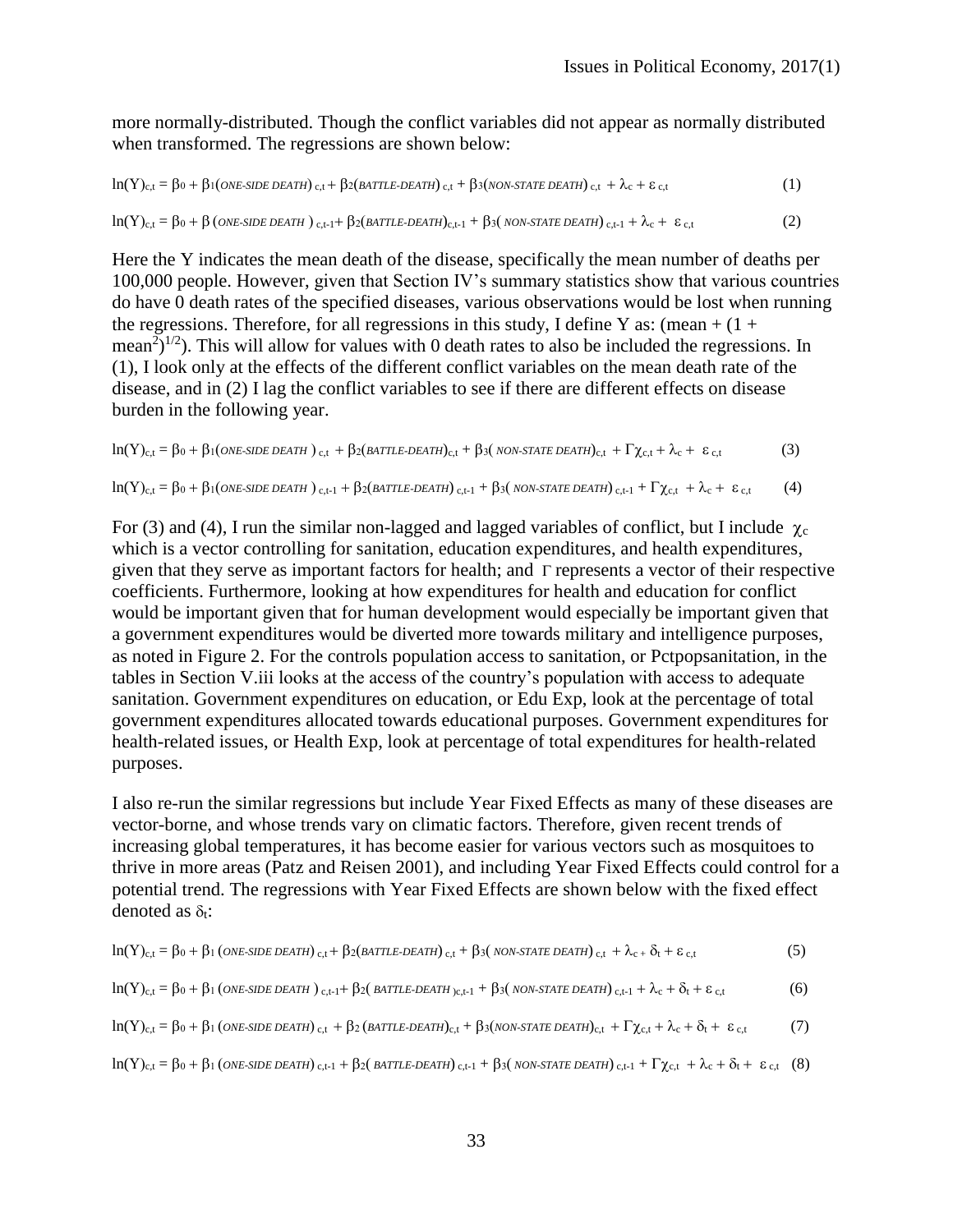## *V.ii. Hypotheses*

When running these regressions, I make the following hypotheses:

H1: The incidents of conflict have more significant effects on the incidence rates of disease in the following year than in the concurrent year.

H2: The effects of conflict have stronger disease burdens affect women greater than they do men.

My hypotheses are derived from the assumption that the incidence of conflict displaces groups of people and many are dispersed to camps or refugee settlements, where incidence rates of diseases tend to be greater. In more culturally conservative societies, especially in Sub-Saharan Africa, Asia, and the Middle East, women tend to be more marginalized compared to men. Therefore in the event of conflict, men are more likely to receive the necessary treatment compared to women.

### *V.iii. Results for Diarrheal Diseases (see Tables 7 and 8 in Appendix B for specifics)*

When assessing how conflict affects diarrheal disease death rates, an increase in 1000 battle related increase diarrheal disease death rate by about 1% and 1.1% (See Appendix Table 7). When adding controls for access to sanitation and government expenditures for health and education, battle-related deaths lose their significance. Though regarding one-sided deaths, the results show that an increase in 1000 one-sided deaths increases the diarrheal disease death rates for men by about 12.4% and 12.2% for women, but the other conflict variables lose their significance. With regard to the other human development indicators, Table 7 suggests that while government expenditures on education don't have significant effects, expenditures on healthcare do, and more so for women than men by 0.7% and 0.6% respectively.

When including Year Fixed Effects, the results are similar to Table 7 in that only one-sided conflicts in concurrent year remain significant (see Appendix B Table 8). Though what is interesting is the change in coefficients. In Table 7, they show the effects slightly greater for males compared to females. When including Year Fixed Effects it appears that the one-sided conflicts affect the diarrheal disease death rates for men and women by about 11.6% and 12.7%, respectively.

### *V.iv. Results for Malaria (see Tables 9 and 10 in Appendix B for specifics)*

Like Diarrheal Diseases, Battle related deaths appear to be significant, but when including controls, they lose their significance (see Appendix B Table 9). Table 9 also shows that both One-sided conflicts and Non-state conflicts impact disease death rates in both concurrent and the following years (see Appendix B Table 9). However, the level of affect varies by gender based on the timeline. For One-sided conflict, an increase in 1000 deaths increases the death rates by 16.8% and 16.9% for males and females in concurrent year. Yet, in the following year the effect appears to be slightly greater for males instead with 11.9% and 11.4%.

For Non-state conflicts, the effects of the conflict are more apparent across concurrent versus the following year. Specifically in the concurrent year, an increase in 1000 Non-state deaths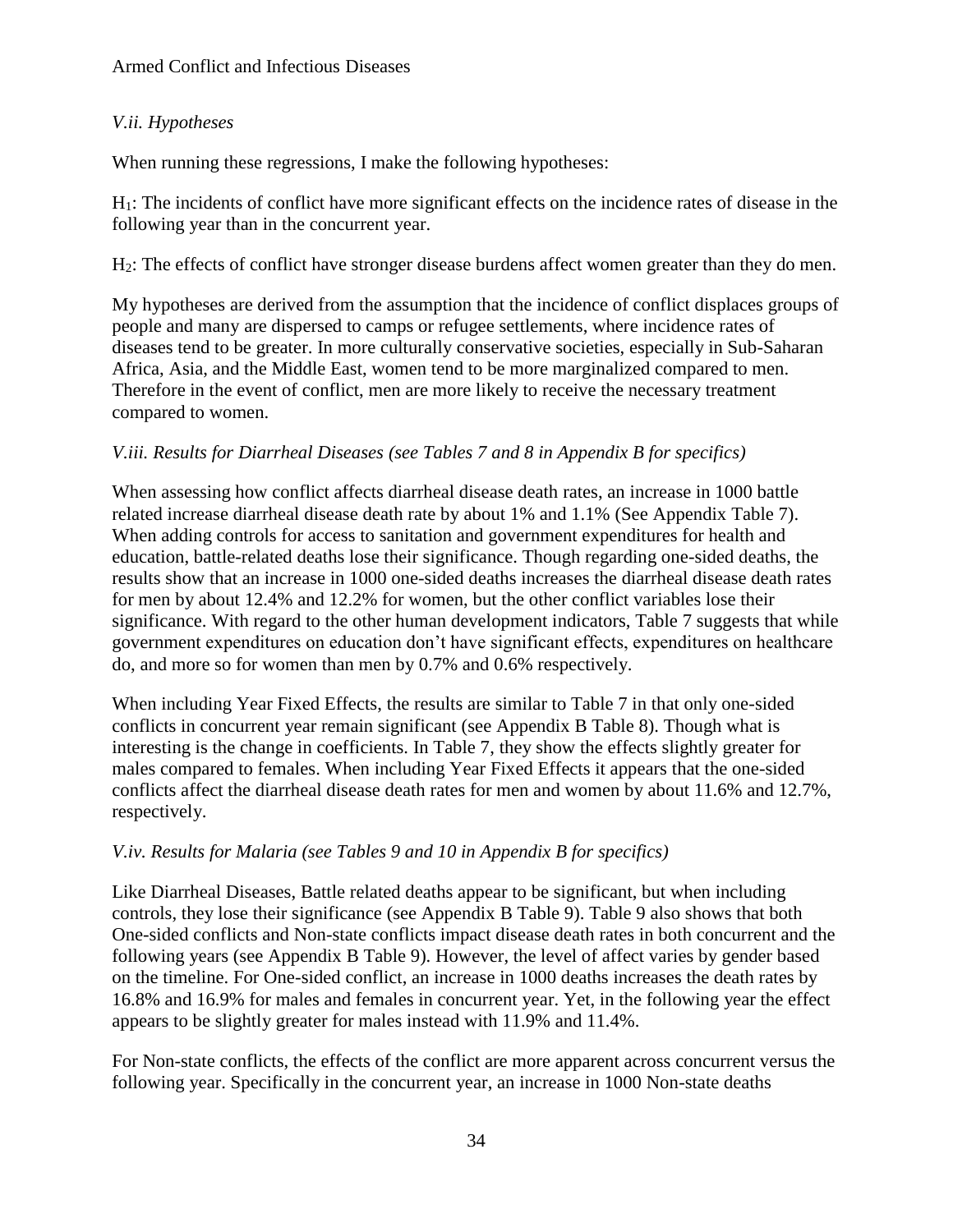increases the Malaria death rate for males and females by 0.8% each. Yet, in the following year, it increases the rates for males and females by 13.8% and 14% respectively.

When including Year Fixed Effects, the coefficients remain the same for most instances (see Appendix B Table 10). Though for One-sided deaths, the overall conflict effect for males and females decreases by about 50% when including Year Fixed Effects. Yet what remain consistent are the overall gender effects. In both tables 9 and 10, females have a greater effect from conflict in the concurrent year while men have a greater one in the following year. For Non-state conflicts, the effects appear be more in reversal. In the concurrent year, the effects are greater for males than females, by 10.6% and 10.1%. Though for lagged years, it is greater for females than males by 14% and 13.8% respectively.

The other interesting observation here is the effect of health expenditures. In the previous tables, government health expenditures showed overall negative effects on diseases rates, meaning increased government expenditures led to a decrease in death rates. Yet in Table 10, the effects only appear to be significant for women after including Year Fixed Effects. This might suggest that, from the literature and theory sections, that under household constraint, men would be favored and such government expenditures would greatly benefit women more.

### *V.v. Results for HIV/AIDS (see Tables 11-14 in Appendix B for specifics)*

The results for HIV/AIDS look puzzling as it appears that conflict seems to reduce the conflict levels (see Appendix B Table 11). Though when including controls, conflict does not appear to have any significant effects on death rates from HIV/AIDS, which appears to be consistent with Anema et al's (2008) findings. Yet, the coefficients show that sanitation and education expenditures actually increase the death rates from HIV/AIDS. While it appears counterintuitive, this metric does not show specified subjects learned, including more culturally sensitive issues such as sex education. Furthermore, as this looks at countries at the aggregate level, the ranges of subject content can range from more culturally conservative schools that tend to refrain from teaching sex education, to more liberal schools that do teach such programs.

The other bizarre finding for this model was the model argues if the population access to sanitation increases by 1%, then the death rate of HIV increases by about 1.8% for men and 1% for women. In other studies, Kamminga et al (2003) have argued the opposite, in that adequate sanitation would be crucial to curbing HIV levels. Though given the issue discussed earlier of rape used during times of conflict, and that sanitation is highly related with diseases, this could be an incidence of multicollinearity. The other major result for this table, government health expenditures, shows more consistent results in that a 1% increase in expenditures could reduce HIV death rates for men by about 0.7% and women 0.5%.

Like Table 11, the signs of the coefficients remain negative for non-state deaths even when including Year Fixed Effects, and only expenditures in Health show significant declines in HIV/AIDS-related deaths (see Appendix B Table 12). Like Table 11, this could possibly due to the issue of multicollinearity. To test for multicollinearity, Variance Inflation Factor (VIF)s were calculated and variables with VIFs of 10 or greater were omitted. For the Country Fixed Effects, government expenditure on health was omitted (see Appendix B Table 13) and for the model with Year Fixed Effects, both education and health expenditures were omitted (see Appendix B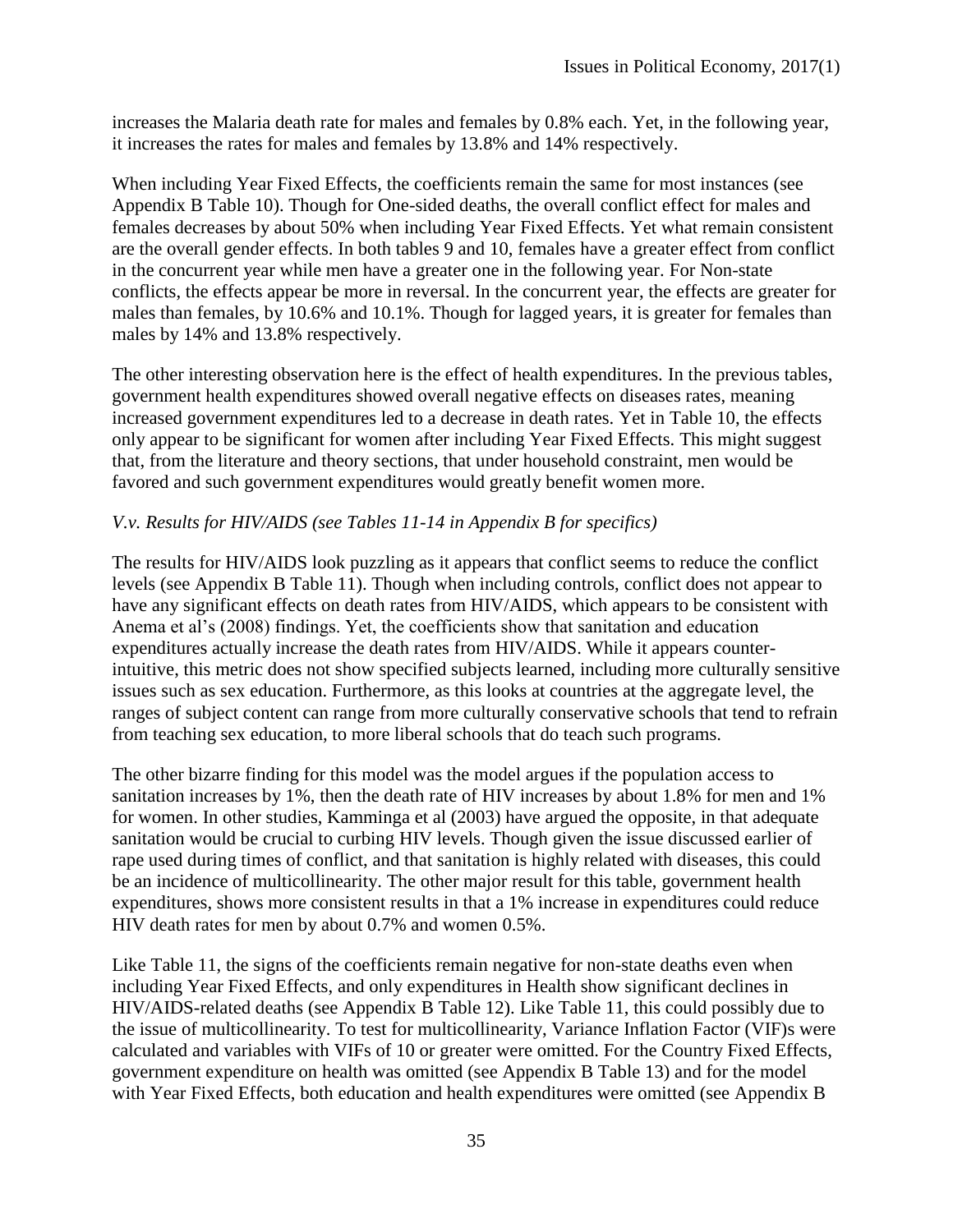Table 14). However, the results still appeared puzzling. Tables 13 and 14 showed similar results in that conflict variables, in this case non-state conflicts, appeared to reduce HIV/AIDS deaths while education expenditure in Table 13, and access to sanitation increased HIV/AIDS-related deaths. Overall, this disease would require further analyses in future studies.

### *V.vi. Results for Fvector Diseases (see Tables 15 and 16 in Appendix B for specifics)*

Like the previous tables, only One-sided and Non-state conflicts appear to have significant relationships for Fvector diseases when including controls (see Appendix B Table 15). What is also interesting here is that for One-sided conflicts, the effects are greater for women in the concurrent year than for men, specifically by 12.75% and 12.41%, respectively. However, the effect is greater for men than for women in the following year by about 7.68% and 7.57%, respectively. However for Non-state conflicts, the effects are greater for men than for women both in the concurrent and following years. Specifically every 1000 deaths in Non-state conflicts increases the death rates for men and women by 9.3% and 8.65% in the concurrent year, and by about 14.91% and 14.23% in following year. Furthermore, these results are consistent with Malaria and Diarrheal Disease ones in that One-sided conflicts tend to have a greater impact in the concurrent year and Non-state conflicts in the following year.

After I include Year Fixed Effects, the overall effects of the conflict variables decrease (see Appendix B Table 16). These results might also be consistent with the argument mentioned in Section V that the increased rise in global temperatures in the recent years would allow for vectors such as mosquitoes to infect more people over a greater period of time. Furthermore, the gender effects slightly change when including Year Fixed Effects. For One-sided conflicts, the effects tend to be greater for women compared to men in both concurrent and following years. Though for Non-state conflicts, the effects are greater for men in concurrent and following years.

### *V.vii. Results for Neglected Tropical Diseases (see Tables 17 and 18 in Appendix B for specifics)*

Unlike previous diseases, the results for NTDs show that battle related deaths have some level of impact in affecting disease death rates when including various controls (see Appendix B Table 17). Overall, every 1000 Battle-related deaths increase the death rate of NTDs by about 0.6% for men and women in the following year only. Non-state conflicts show a greater impact, by about 7.14% and 8.44% for men and women, but only for the following years as well.

When I include Year Fixed Effects, Battle related deaths affect females more than men by a marginal amount in the following year (see Appendix B Table 18). The other interest result is that Non-state conflicts have only significant effects for females in the following year, and the coefficient for males loses its significance. Overall, the results in both Tables 17 and 18 appear to be surprising as One-sided conflicts were not seen as significant despite the fact that during that time, there have been various prominent Non-state and One-sided conflicts across Africa, Latin America, and Asia. This could be due to the limited list of NTDs that were aggregated in the dataset, but overall assessing the impact of NTDs would certainly be an issue of interest for future research.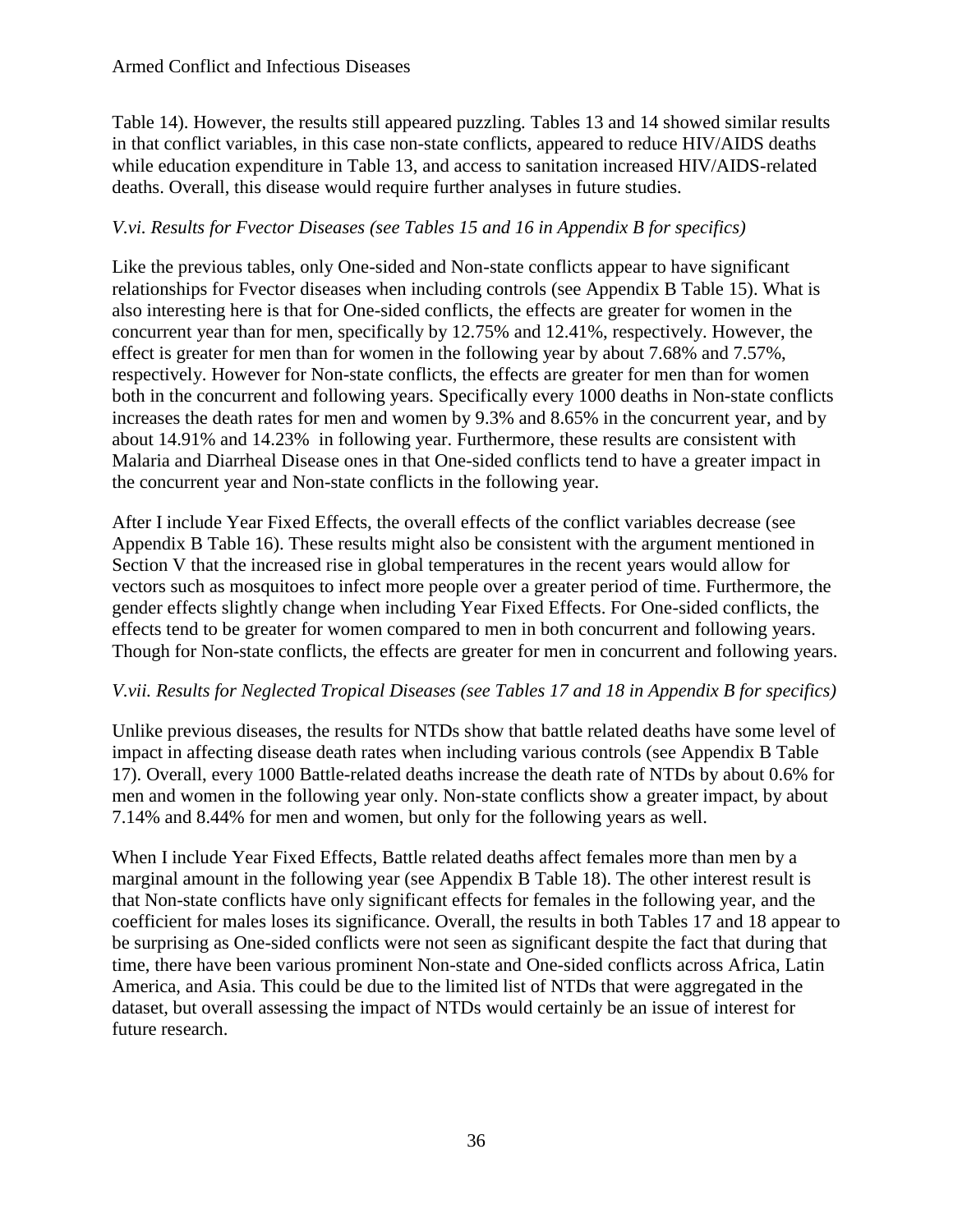### **VI. Conclusion, Policy Implications, and Future Research**

#### *VI.i. Conclusions*

With the exception of HIV, these models have shown that overall, at least one of the types of conflicts show that they significantly increase the incidence rates of infectious diseases for men and women. Furthermore, the conflict variables tended to have higher effects on women than on men. Though there were some exceptions such as Fvector diseases that affect men more. A possible reason could be that, depending on the lifestyle, culture, and geographic location, men might be outdoors more doing tasks such as hunting, farming, fishing, etc while it is expected women might remain more at home doing activities such as cooking<sup>5</sup> and helping to raise children. Therefore, men might be more exposed when being in the outdoors.<sup>6</sup>

Regarding specified conflicts, Non-state conflicts generally appeared to have larger effects on respective disease death rates when lagged while One-sided conflicts tend to have higher effects in the concurrent year. When including Year Fixed Effects, there appear to be major changes across the different diseases.<sup>7</sup> For diarrheal diseases, only One-sided conflicts appear to be significant, but the results also show that they have greater impacts on increasing the mean diarrheal disease death rates among men and women. For Malaria death rates, One-sided and Non-state conflicts show significant effects when controlling for sanitation access, education expenditures, and healthcare expenditures. Furthermore, all the significant conflict variables show greater impact for females than males, and only during the following year than the concurrent year. For Fvectors, only Battle-related deaths showed some impact, but only in the following year. Those Fvector results were also similar with Non-state deaths but only for women. Lastly NTDs, similar to HIV/AIDS, have shown an unusual result. Table 16 shows that battle deaths appear to reduce NTD death rates, but this could also be due to a merging error when the different NTDs were combined as a new variable.

The other major findings across these different disease categories were the effects that health expenditures and access to sanitation had on reducing these death rates. With the exception of HIV, both increased access to sanitation and increased government expenditures for health had significant effects on the reduction of the death disease rates. For sanitation, a 1% increase in access to sanitation reduced the effects of the disease incidence rates for males and females by between 1% and 6.2% depending on the disease. For health expenditures, a percentage increase of government health expenditures during such conflict reduced these disease incidence rates for males and females by between 0.1% and 0.7% depending on the type of disease. Though overall, the results show that the investments in health and sanitation have greater effects in reducing the disease rates for women compared to men.

### *VI.ii. Policy Implications*

As stated earlier in this paper, Collier (2009a, 2009b) has argued that the rebuilding of health systems is one of the crucial steps towards post-conflict recovery. This is especially vital given that many refugees who return to their country of origin likely carry the disease with them having lived in more squalid conditions, as documented in Burma and Tajikistan (Beyrer et al. 2007). However, with regards to foreign interventions, governments, international organizations, and various UN agencies have been slow to adapt to changes and implement effective programs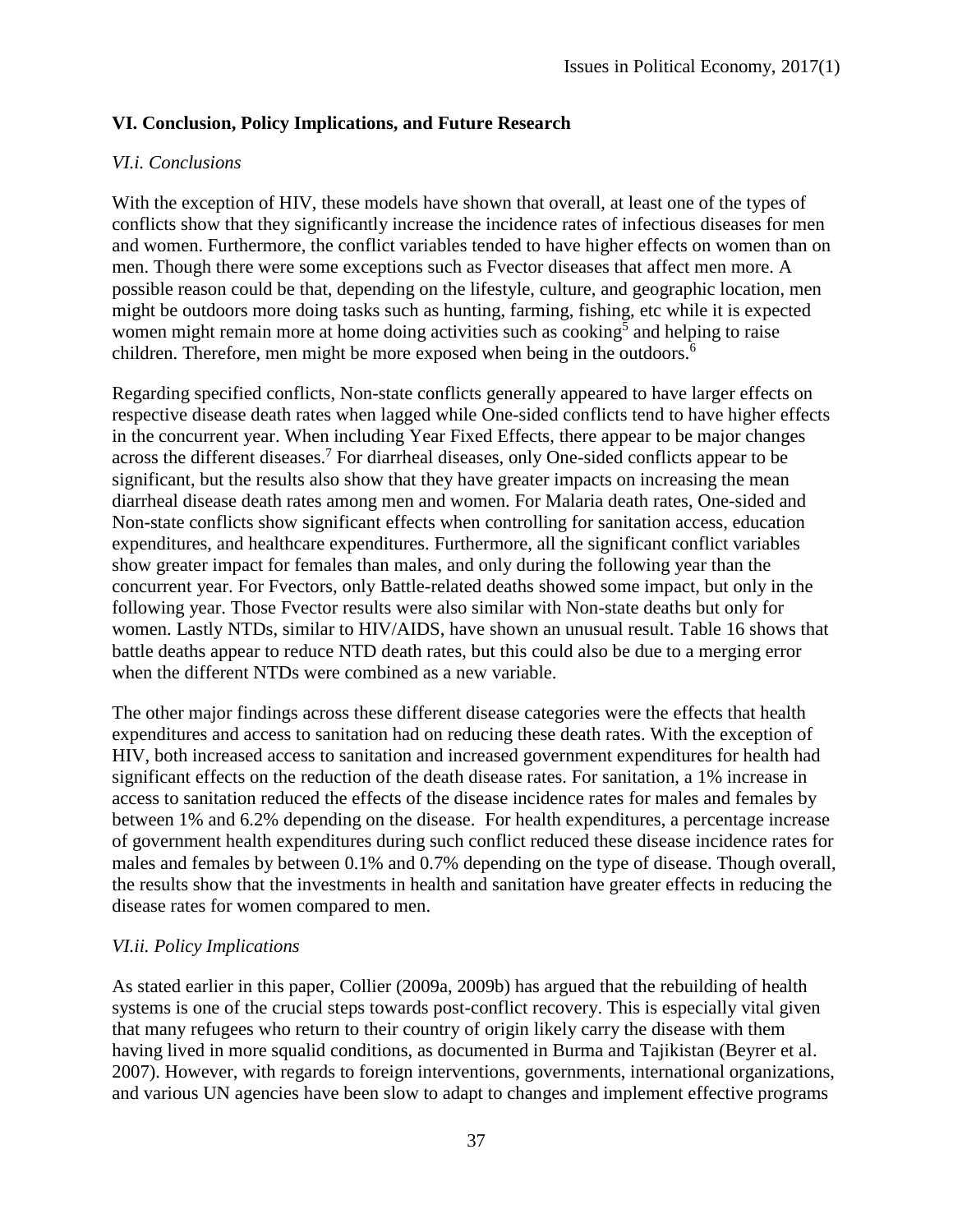(Spiegel et al. 2010). Furthermore, Spiegal et al (2010) argue that as the profile of conflictaffected population changes over time, so does the different burden of disease. Specifically, an increased number of intrastate conflicts have occurred in recent decades increasing the numbers of internally displaced people (IDPs) as opposed to refugees. In conflict situations, IDPs are less likely to end up in camps or settlements and more likely in more informal urban environments. In these urban environments, IDPs tend to be more at risk given that urbanization plays a major role as a disease risk factor and that many of these informal areas lack formal health systems. At the same time, certain foreign interventions can also exacerbate public health situations as peacekeepers and foreign aid workers can contract these diseases and spread them when travelling (Gayer et al. 2007).

Regarding specific changes which could be implemented in post-conflict aid, Spiegal et al. (2010) and Gayer et al. (2007) suggest three major interventions:

First, reducing risk through providing adequate sanitation, as shown earlier in this paper, would have tremendous effects in risk reduction. Furthermore, this should be complemented with the supply of personal hygienic items such as soap, disinfectants, and sterilizing materials. This can especially have an effect in reducing diarrheal disease rates, which have the greatest impact for young children and infants. This is further supported by a study in the Nyamithithu Refugee Camp in Malawi which found that presence of soap in a household reduced diarrheal incidence by 25% over a four-day lag (Peterson et al. 1998).

Second, the establishment of early warning and response systems is essential in order to anticipate potential outbreaks in more densely populated regions. Here surveillance systems are weakened mainly through limited coverage of healthcare services, poorly trained staff, and difficult logistics. Following the study of Montalvo and Reynal-Querol (2007), refugees can be screened prior to entering a refugee camp and providing judgment on whether certain people should be temporarily quarantined.

Third, the creation of more mobile health teams would be highly effective given that large dispersions of displaced civilians lack access to adequate health and often do not have the logistical means to receive the necessary treatment, as some may be in refugee settlements while others in urban areas. Having more mobile teams would alleviate part of this coverage issue.<sup>8</sup>

In addition, another cost-effective treatment, mainly for combating diarrheal disease, would be vaccination for the Rotavirus, which is responsible for severe vomiting and diarrhea. Rheingans et al. (2007) conducted a study in eight Latin American and Caribbean countries. Using a baseline price of US\$  $24^9$  per course for a two-dose vaccine, they found that the vaccination would prevent US\$ 43.4 million in health care treatment costs and additional US\$ 16.8 million in societal costs, which include nonmedical costs and productivity losses. Therefore, including vaccination for the Rotavirus would be an aid effective program in refugee settlements.

Finally, to reiterate the first intervention point by Spiegal et al. (201) and Gayer et al. (2007), providing adequate sanitation is a crucial factor in reducing the burden of disease for displaced groups, which has been further supported by the numerous regression outputs. One of the key criteria for sanitation implementation is the issue of a baseline assessment of not only environmental and logistic factors, but also major cultural and sociological components to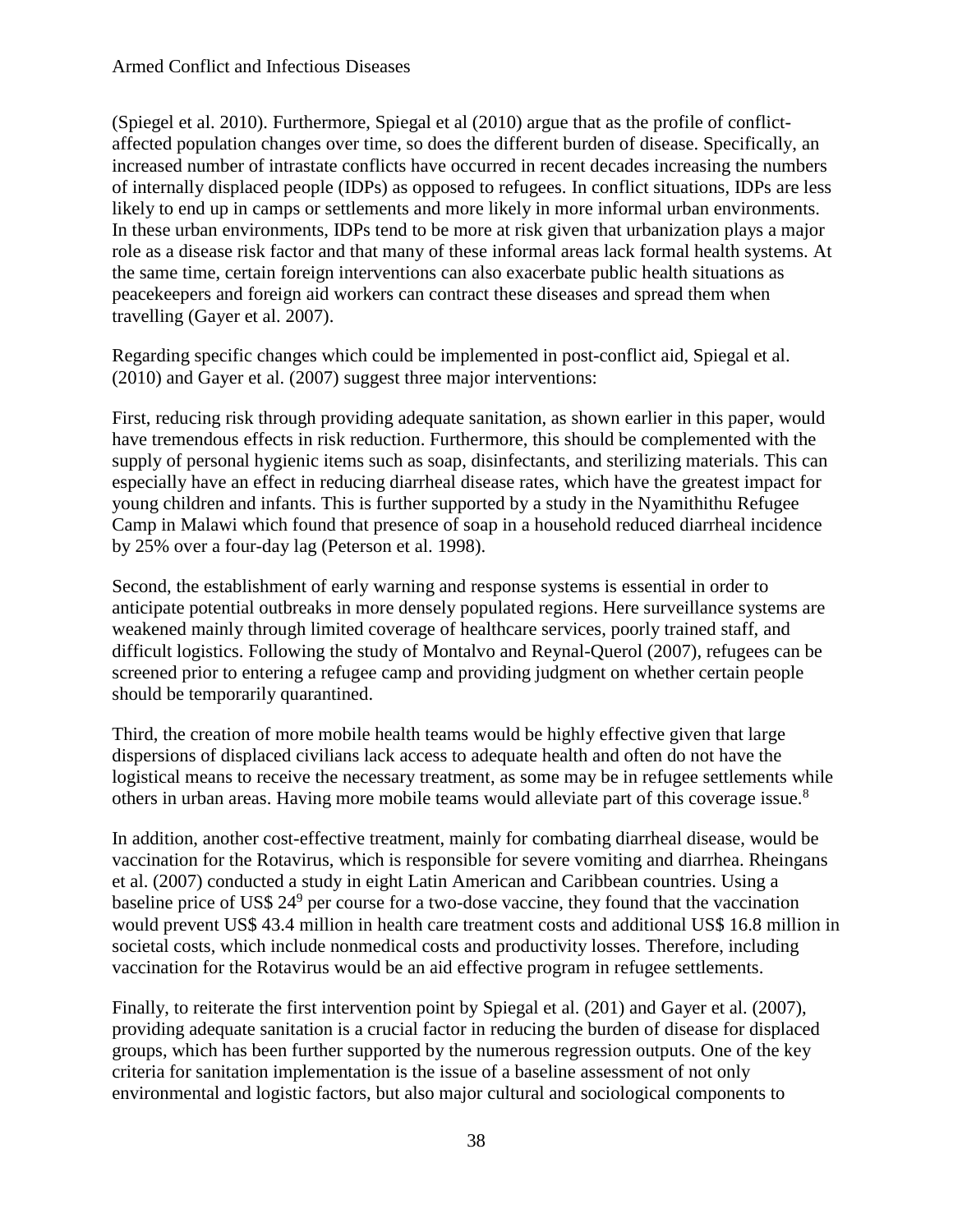consider. Fenner et al. (2007) provides a basic assessment which could be used to create a flow chart shown on Table 19.

|  | <b>Table 19. Assessment for Excreta-Disposal Solutions</b> |  |  |  |  |
|--|------------------------------------------------------------|--|--|--|--|
|--|------------------------------------------------------------|--|--|--|--|

| <b>Present Capacity</b>    | Is there a solution already in place? Can it be upgraded?                               |
|----------------------------|-----------------------------------------------------------------------------------------|
| Scenario                   | Is the use of pit latrines culturally acceptable and legal? Is it an urban<br>scenario? |
| Excavatability             | Does the soil allow the burying of tank, the digging of pits?                           |
| <b>Ground Permeability</b> | Is the soil able to accept typical infiltration rates?                                  |
| Contamination              | Is there a risk of chemical or bacterial pollution of a water source?                   |
| <b>Cultural Norm</b>       | Are the units intended for communal or family use?                                      |
| Anal Cleansing             | Is the custom to use solid and dry materials or water for anal cleansing?               |

In addition to this assessment, Garfi et al. (2009) looked at four possible waste collection and management methods in the Saharawi refugee camps in Algeria. In their paper, they found two main solutions to have been the most effective: The use of Waste Collection by using seven dumpers and disposal in a landfill; and/or seven dumpers and three tipper tricks and disposal in a landfill.

### *VI.iii Future Research*

Earlier in this paper, I discussed some of the limitations of the study used as well as some of the issues connecting the theory in Figures 1 and 2 (see Appendix A in Section VII) to the empirical analyses. These were issues I was not able to address given the limitations of the data, difficulty in acquiring certain types of data, or time constraints in writing this paper—all of which can be addressed in future research. I offer several suggestions and possible models for analyses in which future research could be further improved.

First is to include other major controls such as population access to potable water and civilian access to physicians. The former is clearly an important control as many common diseases are water-borne, and many vectors such as mosquitoes breed in stagnant water. The latter is also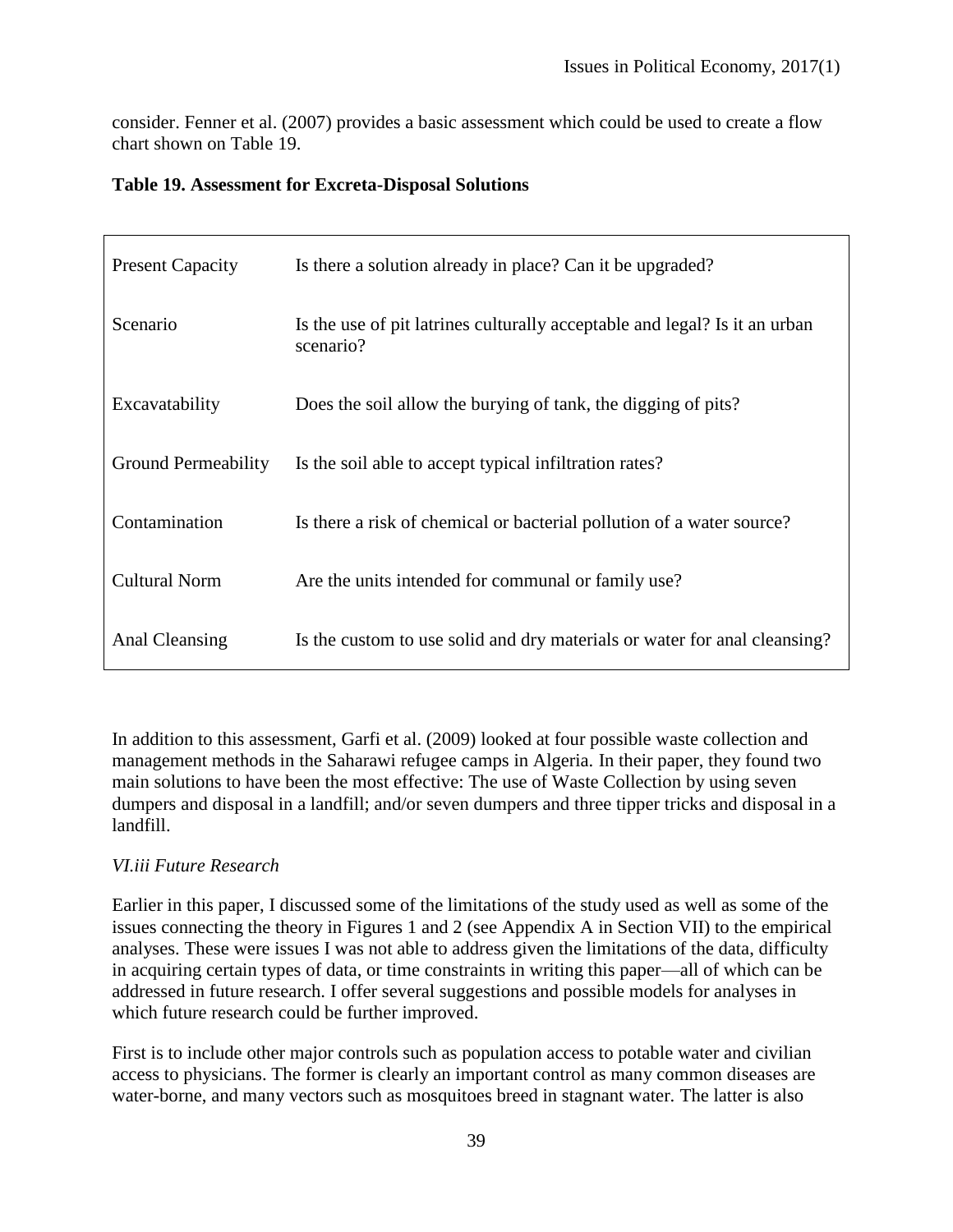#### Armed Conflict and Infectious Diseases

important as a major reason why conflict contributes to increased disease death rates could be that many physicians have been displaced or killed in conflict, which greatly limits civilians' access to needed care. As stated earlier in Section IV, I tried to use data from the World Health Organization, but lost many observations when running the regressions. Therefore, I omitted these variables.

Second, the disease metric for this paper is mean death rate per 100,000 people used at all ages. One of the major limitations is that certain diseases, such as diarrheal diseases, tend to greatly affect certain demographic groups more than others, such as children under the age of five years, and especially infants. Therefore, future studies could look more at the share of specific populations with regards to burdens of diseases.

Third, future studies could look more at neighboring countries and spillover effects. While this paper shows the major relationships, it does not show if the diseases occur in the countries of conflict themselves, or it could be spillover effects as neighboring countries accommodate influxes of refugees.

Fourth, regarding the issue of HIV/AIDS, a possible limitation for the paper was that it only looked at one year lag. For future research, a model could incorporate additional lagged years given that certain illnesses such as HIV/AIDS tend to take longer periods of time to kill the host.

Fifth, one of the possible issues in the model of consideration is the issue of autocorrelation. A possible issue is misspecification for the conflict variables. Here the deaths were simple scaled so the interpretation would be 1000 increases. However, for conflicts that occur over long periods of time, it is possible that civilians would emigrate from a conflict zone, causing the change in conflict-related casualties to eventually taper off over a longer period of time. Therefore to account to possible autocorrelation, similar models could include clustering. Alternatively, using the natural logarithm or root of the conflict variable might account for autocorrelation.

Sixth, as stated earlier in the Theory section, I was only able to use controls for sanitation and government expenditures for human development. What would also be useful is if future research incorporated defense spending, as well as variables that could predict possible healthcare measures at the individual level such as price of basic food items and medicines. Additionally, what could be interesting is factoring in government defense spending to see if that exacerbates public health-related matters or not.

Finally, this paper has used only Fixed Effects regressions, but the data looks only at 1990 to 2014. A possible limitation for this time era is that there may have been major conflicts, such as those in Latin America, that occurred more in the 1970's and 1980's, but have disappeared from this dataset. In other instances, there might be conflicts which are only partially captured in this time span. Therefore, using Random Effects in a future model would allow for such a study to look at the effects of armed conflict on public health at a wider range of global conflicts.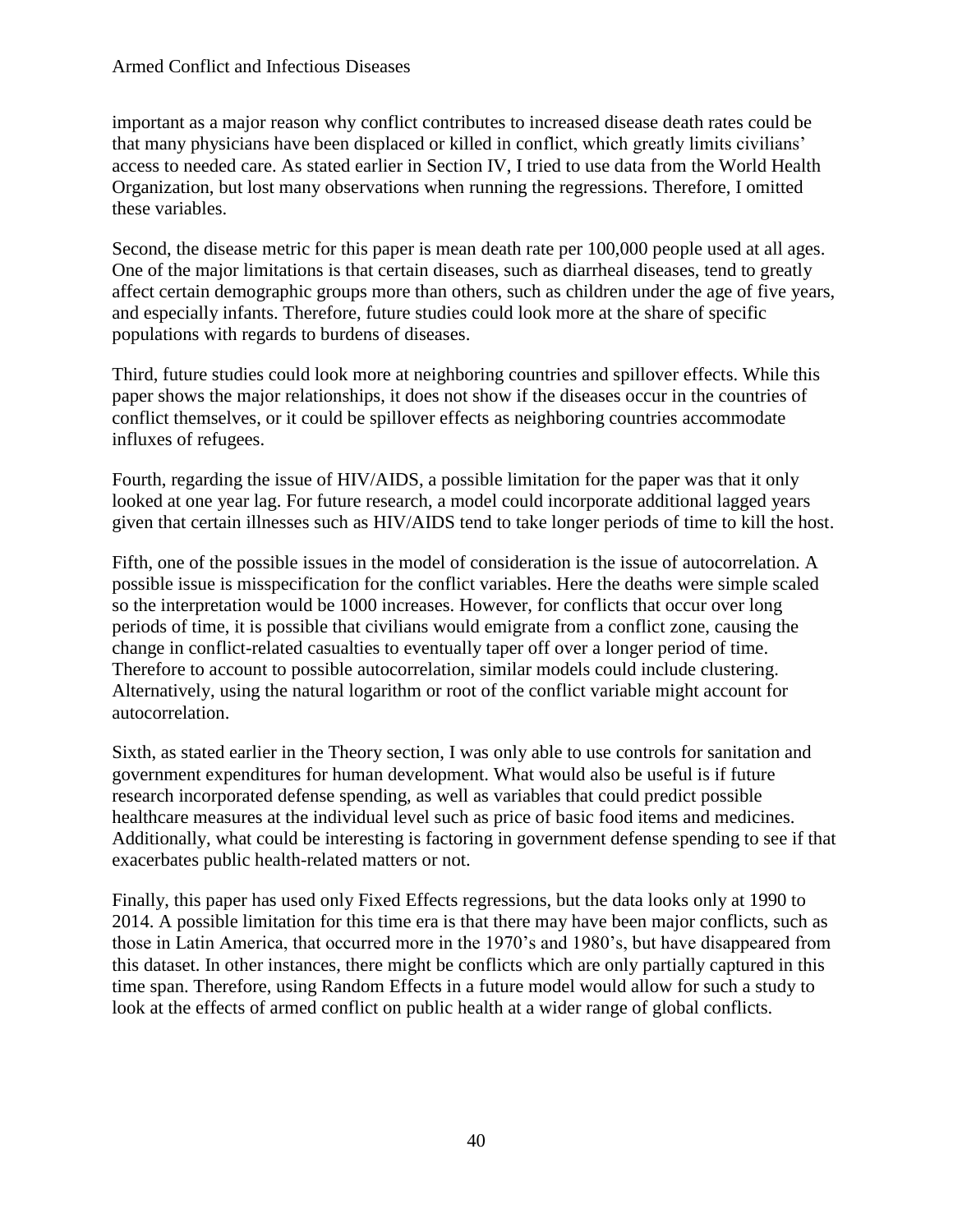# **VII. Appendices**

### **Appendix A: Figures**



Figure 1: Impact of Conflict on Individual's Budget Constraint

Figure 2: Impact of Conflict on Government Expenditures



Military/Intelligence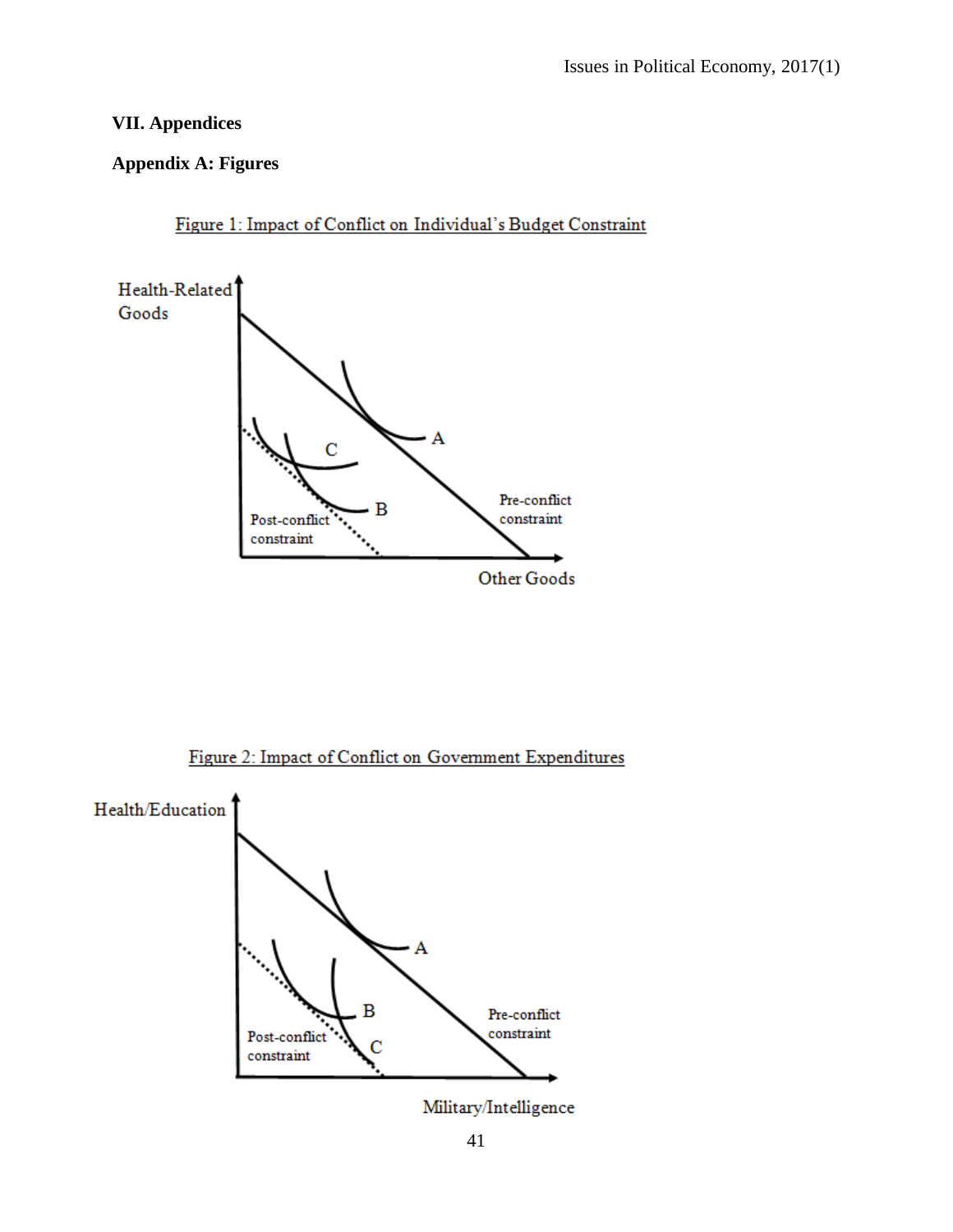# **Appendix B: Model Output**

The following are tables discussed in the results section. Conflict variables that have been lagged are denoted with an "L."

| Table 7. Armed Conflict Effects on Diarrheal Disease Death |  |  |  |  |
|------------------------------------------------------------|--|--|--|--|
|------------------------------------------------------------|--|--|--|--|

|                                                                                                  | (Males)        | $L$ . (Male)   | (Females)      | L.(Females)    | (Males)        | $L$ . (Male)   | (Females)      | L.(Female)     |
|--------------------------------------------------------------------------------------------------|----------------|----------------|----------------|----------------|----------------|----------------|----------------|----------------|
| One-sided death                                                                                  | 0.001          | 0.001          | 0.001          | 0.001          | $0.117**$      | 0.055          | $0.115**$      | 0.052          |
|                                                                                                  | (0.00)         | (0.00)         | (0.00)         | (0.00)         | (0.05)         | (0.03)         | (0.05)         | (0.04)         |
| <b>Battle deaths</b>                                                                             | 0.004          | $0.010*$       | 0.004          | $0.010**$      | 0.003          | 0.002          | 0.003          | 0.002          |
|                                                                                                  | (0.00)         | (0.00)         | (0.00)         | (0.00)         | (0.00)         | (0.00)         | (0.00)         | (0.00)         |
| Non-state deaths                                                                                 | 0.025          | 0.038          | 0.023          | 0.038          | $-0.020$       | 0.019          | $-0.009$       | 0.033          |
|                                                                                                  | (0.05)         | (0.05)         | (0.05)         | (0.05)         | (0.05)         | (0.06)         | (0.05)         | (0.06)         |
| Pctpopsanit                                                                                      |                |                |                |                | $-0.060***$    | $-0.060***$    | $-0.058***$    | $-0.058***$    |
|                                                                                                  |                |                |                |                | (0.00)         | (0.00)         | (0.00)         | (0.00)         |
| Edu Exp                                                                                          |                |                |                |                | $-0.003$       | $-0.003$       | $-0.003$       | $-0.003$       |
|                                                                                                  |                |                |                |                | (0.00)         | (0.00)         | (0.00)         | (0.00)         |
| Health Exp                                                                                       |                |                |                |                | $-0.006***$    | $-0.006***$    | $-0.007***$    | $-0.007***$    |
|                                                                                                  |                |                |                |                | (0.00)         | (0.00)         | (0.00)         | (0.00)         |
| Constant                                                                                         | $2.836***$     | $2.811***$     | $2.842***$     | 2.819***       | $7.101***$     | $7.108***$     | $7.043***$     | $7.051***$     |
| No. of Obs.                                                                                      | (0.01)<br>4512 | (0.01)<br>4324 | (0.01)<br>4512 | (0.01)<br>4324 | (0.15)<br>1499 | (0.15)<br>1499 | (0.16)<br>1499 | (0.16)<br>1499 |
| R-Squared                                                                                        | 0.942          | 0.946          | 0.939          | 0.943          | 0.989          | 0.989          | 0.988          | 0.988          |
| <i>Note:</i> Numbers in parentheses are standard errors<br>$=$ "* p<0.10 ** p<0.05 *** p<0.010." |                |                |                |                |                |                |                |                |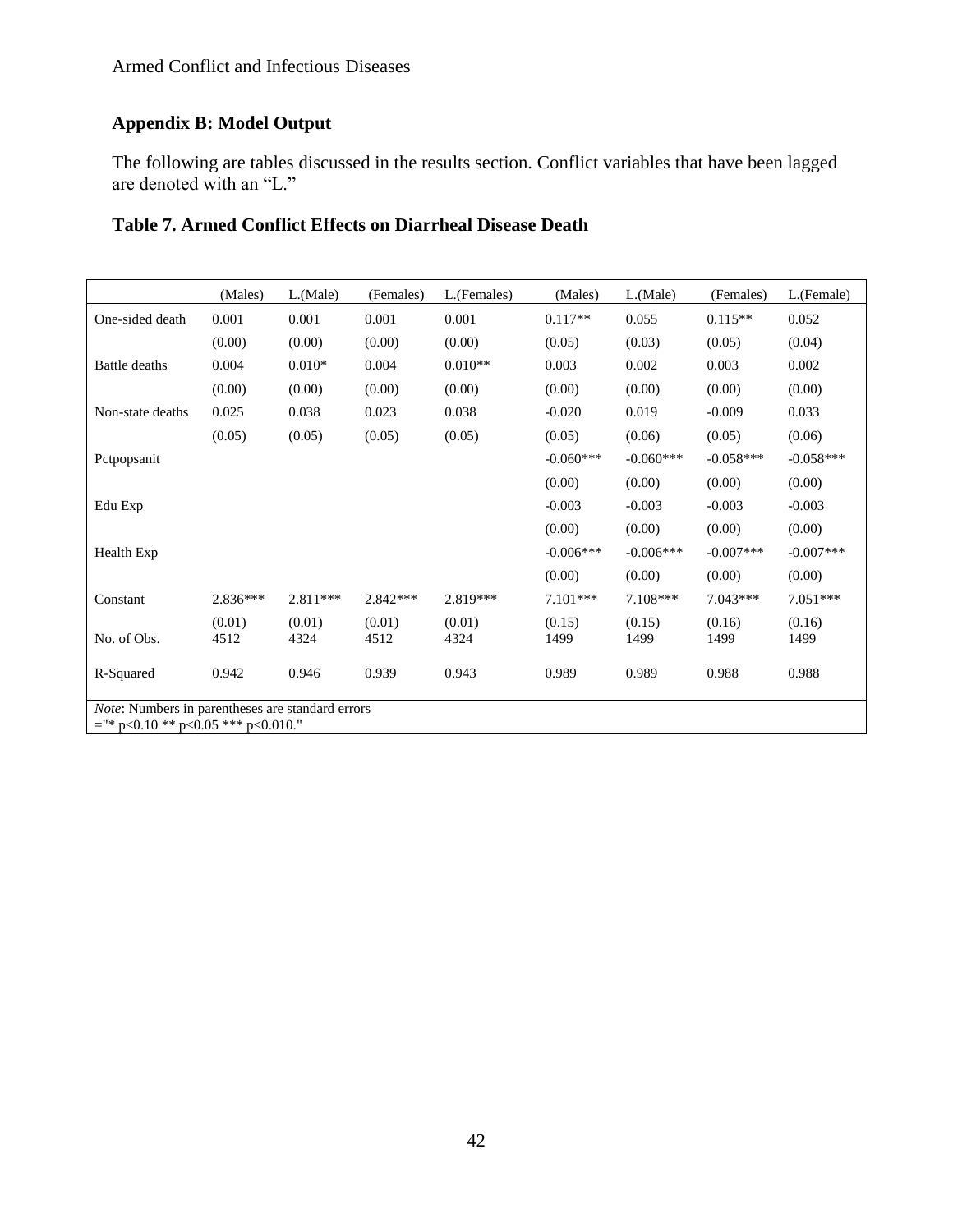|                                                                                                  | (Males)  | L(Male)    | (Females)  | L.(Females) | (Males)     | L.(Male)    | (Females)   | L.(Female)  |
|--------------------------------------------------------------------------------------------------|----------|------------|------------|-------------|-------------|-------------|-------------|-------------|
| One-sided death                                                                                  | 0.000    | 0.000      | 0.000      | 0.000       | $0.110**$   | 0.047       | $0.120**$   | 0.054       |
|                                                                                                  | (0.00)   | (0.00)     | (0.00)     | (0.00)      | (0.05)      | (0.03)      | (0.05)      | (0.04)      |
| Battle deaths                                                                                    | $-0.002$ | 0.001      | $-0.001$   | 0.002       | 0.002       | 0.001       | 0.003       | 0.001       |
|                                                                                                  | (0.00)   | (0.00)     | (0.00)     | (0.00)      | (0.00)      | (0.00)      | (0.00)      | (0.00)      |
| Nonstate deaths                                                                                  | $-0.030$ | $-0.017$   | $-0.026$   | $-0.011$    | $-0.030$    | 0.003       | $-0.022$    | 0.020       |
|                                                                                                  | (0.04)   | (0.04)     | (0.04)     | (0.04)      | (0.05)      | (0.06)      | (0.05)      | (0.06)      |
| Petpopsanit                                                                                      |          |            |            |             | $-0.054***$ | $-0.054***$ | $-0.058***$ | $-0.058***$ |
|                                                                                                  |          |            |            |             | (0.00)      | (0.00)      | (0.00)      | (0.00)      |
| Edu Exp                                                                                          |          |            |            |             | $-0.003$    | $-0.003$    | $-0.003$    | $-0.003$    |
|                                                                                                  |          |            |            |             | (0.00)      | (0.00)      | (0.00)      | (0.00)      |
| Health Exp                                                                                       |          |            |            |             | $-0.005***$ | $-0.005***$ | $-0.007***$ | $-0.007***$ |
|                                                                                                  |          |            |            |             | (0.00)      | (0.00)      | (0.00)      | (0.00)      |
| Constant                                                                                         | 3.385*** | $3.334***$ | $3.336***$ | 3.288***    | 6.438***    | $6.435***$  | 6.787***    | $6.784***$  |
|                                                                                                  | (0.03)   | (0.03)     | (0.03)     | (0.03)      | (0.29)      | (0.29)      | (0.30)      | (0.30)      |
| No. of Obs.                                                                                      | 4512     | 4324       | 4512       | 4324        | 1499        | 1499        | 1499        | 1499        |
| R-Squared                                                                                        | 0.967    | 0.969      | 0.960      | 0.963       | 0.989       | 0.989       | 0.988       | 0.988       |
| <i>Note:</i> Numbers in parentheses are standard errors<br>$=$ "* p<0.10 ** p<0.05 *** p<0.010." |          |            |            |             |             |             |             |             |

# **Table 8. Armed Conflict Effects on Diarrheal Disease Death with Year Fixed Effects**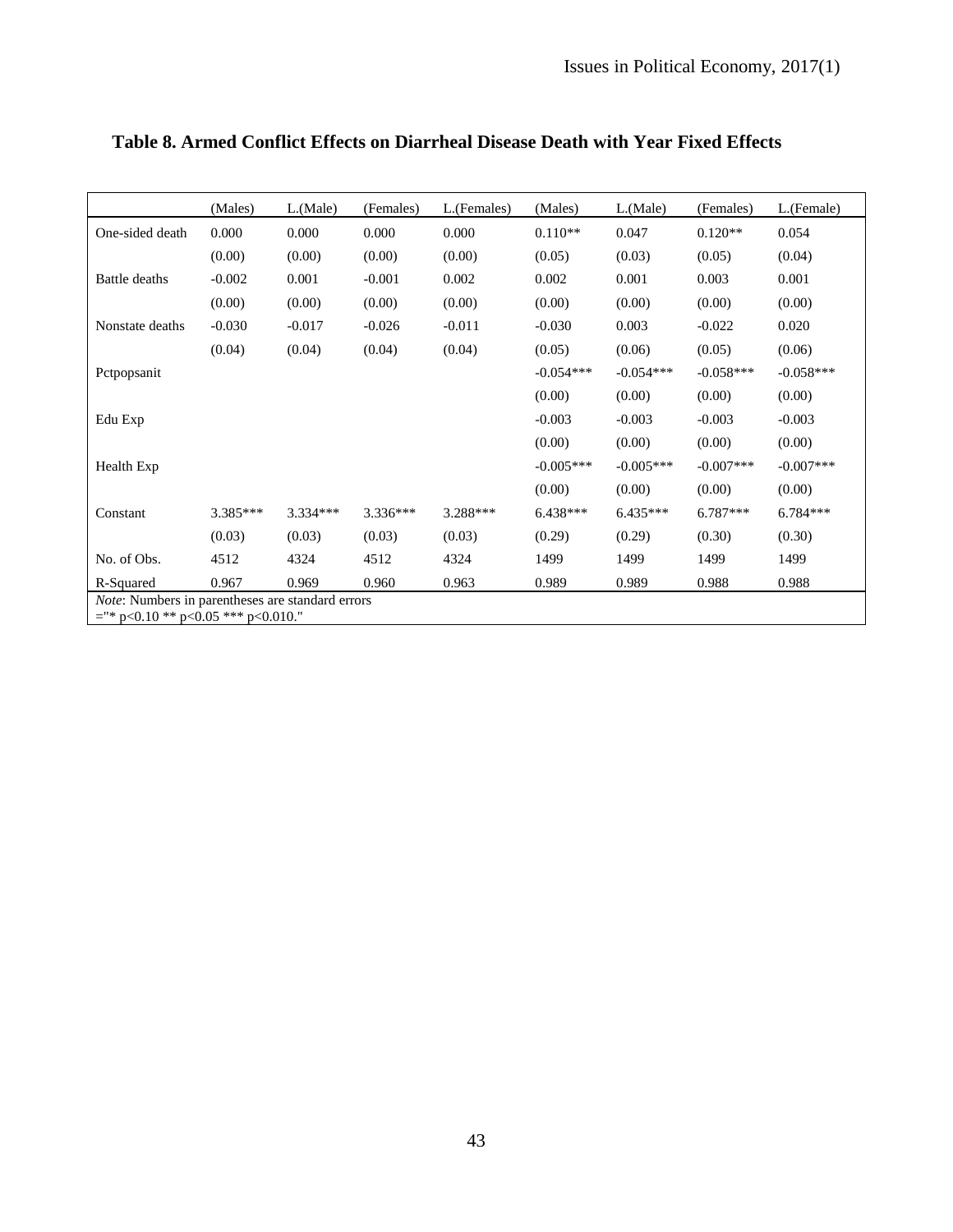| <b>Table 9. Armed Conflict Effects on Malaria</b> |  |  |
|---------------------------------------------------|--|--|
|---------------------------------------------------|--|--|

|                                                                                           | (Male)     | $L$ . (Male) | (Female)   | L.(Female) | (Male)      | $L$ . (Male) | (Female)    | L.(Female)  |
|-------------------------------------------------------------------------------------------|------------|--------------|------------|------------|-------------|--------------|-------------|-------------|
| One-sided death                                                                           | 0.001      | 0.001        | 0.001      | 0.001      | $0.155***$  | $0.112***$   | $0.156***$  | $0.108***$  |
|                                                                                           | (0.00)     | (0.00)       | (0.00)     | (0.00)     | (0.05)      | (0.04)       | (0.05)      | (0.03)      |
| Battle deaths                                                                             | 0.005      | $0.008**$    | $0.006**$  | $0.009***$ | 0.001       | 0.003        | 0.003       | 0.003       |
|                                                                                           | (0.00)     | (0.00)       | (0.00)     | (0.00)     | (0.00)      | (0.00)       | (0.00)      | (0.00)      |
| Non-state deaths                                                                          | 0.042      | 0.050        | 0.034      | 0.041      | $0.080*$    | $0.129**$    | $0.080**$   | $0.131***$  |
|                                                                                           | (0.03)     | (0.03)       | (0.03)     | (0.03)     | (0.05)      | (0.06)       | (0.04)      | (0.05)      |
| Petpopsanit                                                                               |            |              |            |            | $-0.037***$ | $-0.037***$  | $-0.034***$ | $-0.034***$ |
|                                                                                           |            |              |            |            | (0.00)      | (0.00)       | (0.00)      | (0.00)      |
| Edu Exp                                                                                   |            |              |            |            | 0.000       | 0.000        | $-0.001$    | $-0.001$    |
|                                                                                           |            |              |            |            | (0.00)      | (0.00)       | (0.00)      | (0.00)      |
| Health Exp                                                                                |            |              |            |            | $-0.005***$ | $-0.005***$  | $-0.006***$ | $-0.006***$ |
|                                                                                           |            |              |            |            | (0.00)      | (0.00)       | (0.00)      | (0.00)      |
| Constant                                                                                  | $2.741***$ | $2.733***$   | $2.677***$ | $2.670***$ | 4.703***    | 4.698***     | 4.536***    | 4.533***    |
|                                                                                           | (0.01)     | (0.01)       | (0.01)     | (0.01)     | (0.13)      | (0.13)       | (0.11)      | (0.11)      |
| No. of Obs.                                                                               | 2545       | 2438         | 2545       | 2438       | 797         | 797          | 797         | 797         |
| R-Squared                                                                                 | 0.984      | 0.984        | 0.986      | 0.986      | 0.994       | 0.994        | 0.996       | 0.996       |
| Note: Numbers in parentheses are standard errors<br>$=$ "* p<0.10 ** p<0.05 *** p<0.010." |            |              |            |            |             |              |             |             |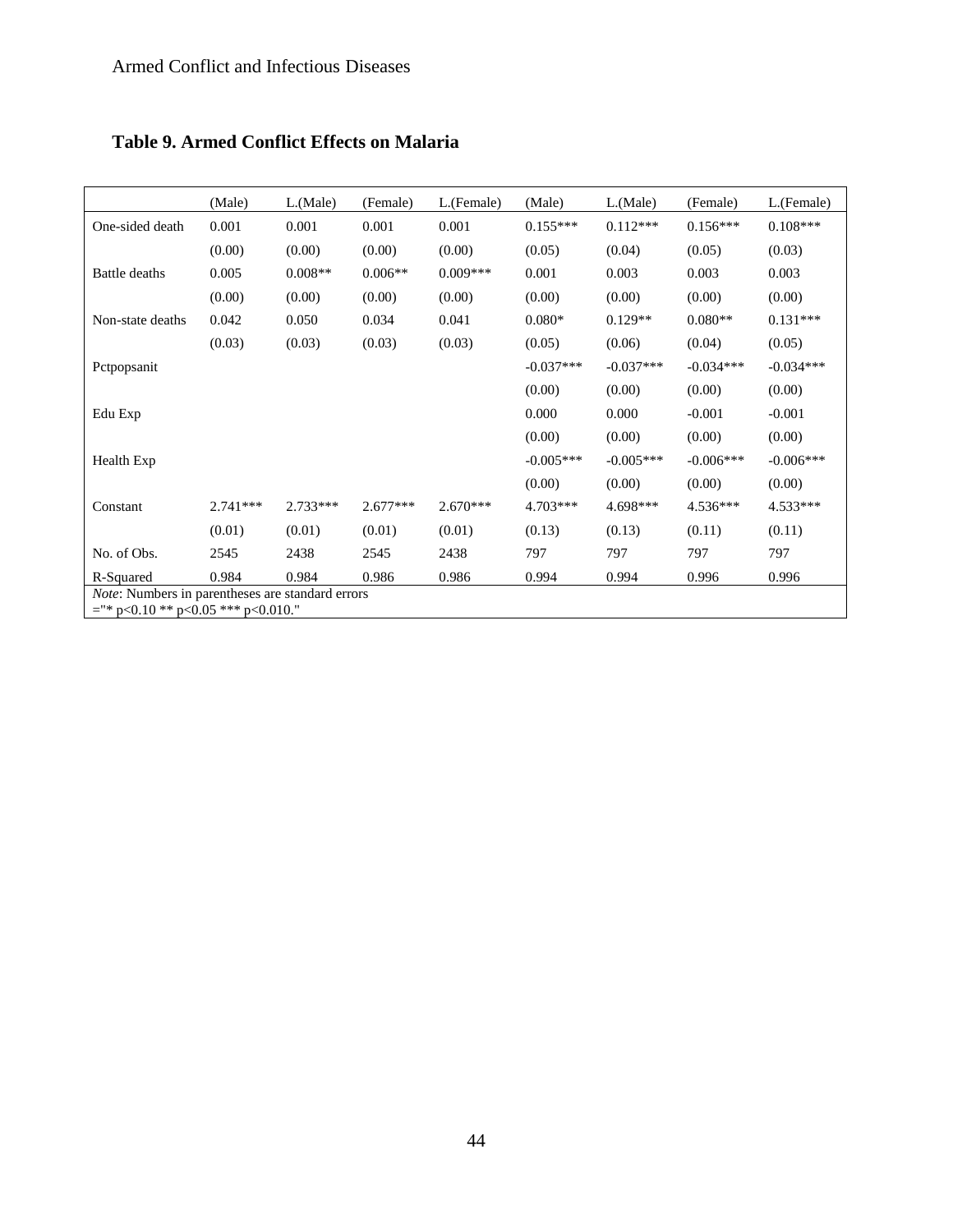|                                                                                                  | (Male)   | $L$ .(Male) | (Female)   | L.(Female) | (Male)     | $L$ . (Male) | (Female)    | L.(Female)  |
|--------------------------------------------------------------------------------------------------|----------|-------------|------------|------------|------------|--------------|-------------|-------------|
| One-sided death                                                                                  | 0.000    | 0.001       | 0.000      | 0.001      | $0.076*$   | $0.112***$   | $0.096**$   | $0.108***$  |
|                                                                                                  | (0.00)   | (0.00)      | (0.00)     | (0.00)     | (0.04)     | (0.04)       | (0.04)      | (0.03)      |
| Battle deaths                                                                                    | $0.004*$ | $0.008**$   | $0.006**$  | $0.009***$ | $-0.001$   | 0.003        | 0.002       | 0.003       |
|                                                                                                  | (0.00)   | (0.00)      | (0.00)     | (0.00)     | (0.00)     | (0.00)       | (0.00)      | (0.00)      |
| Non-state deaths                                                                                 | 0.030    | 0.050       | 0.023      | 0.041      | $0.101***$ | $0.129**$    | $0.096***$  | $0.131***$  |
|                                                                                                  | (0.02)   | (0.03)      | (0.02)     | (0.03)     | (0.04)     | (0.06)       | (0.04)      | (0.05)      |
| Petpopsanit                                                                                      |          |             |            |            | $-0.004$   | $-0.037***$  | $-0.010***$ | $-0.034***$ |
|                                                                                                  |          |             |            |            | (0.00)     | (0.00)       | (0.00)      | (0.00)      |
| Edu Exp                                                                                          |          |             |            |            | $-0.001$   | 0.000        | $-0.002$    | $-0.001$    |
|                                                                                                  |          |             |            |            | (0.00)     | (0.00)       | (0.00)      | (0.00)      |
| Health Exp                                                                                       |          |             |            |            | $-0.000$   | $-0.005***$  | $-0.002$    | $-0.006***$ |
|                                                                                                  |          |             |            |            | (0.00)     | (0.00)       | (0.00)      | (0.00)      |
| Constant                                                                                         | 2.908*** | $2.733***$  | $2.825***$ | $2.670***$ | $2.882***$ | 4.698***     | $3.128***$  | 4.533***    |
|                                                                                                  | (0.02)   | (0.01)      | (0.02)     | (0.01)     | (0.16)     | (0.13)       | (0.15)      | (0.11)      |
| No. of Obs.                                                                                      | 2545     | 2438        | 2545       | 2438       | 797        | 797          | 797         | 797         |
| R-Squared                                                                                        | 0.991    | 0.984       | 0.992      | 0.986      | 0.996      | 0.994        | 0.997       | 0.996       |
| <i>Note:</i> Numbers in parentheses are standard errors<br>$=$ "* p<0.10 ** p<0.05 *** p<0.010." |          |             |            |            |            |              |             |             |

**Table 10. Armed Conflict Effects on Malaria with Year Fixed Effects**

### **Table 11. Armed Conflict Effects on HIV/AIDS**

|                                                                                           | (Male)      | $L$ . (Male) | (Female)    | L.(Female)  | (Male)      | $L$ . (Male) | (Female)    | L.(Female)  |
|-------------------------------------------------------------------------------------------|-------------|--------------|-------------|-------------|-------------|--------------|-------------|-------------|
| One-sided deaths                                                                          | $-0.000$    | 0.000        | $-0.000$    | $-0.000$    | $-0.012$    | $-0.021$     | $-0.035$    | $-0.049$    |
|                                                                                           | (0.00)      | (0.00)       | (0.00)      | (0.00)      | (0.06)      | (0.04)       | (0.06)      | (0.04)      |
| Battle deaths                                                                             | $-0.006$    | $-0.005$     | $-0.011*$   | $-0.010*$   | 0.001       | 0.003        | $-0.001$    | 0.001       |
|                                                                                           | (0.01)      | (0.01)       | (0.01)      | (0.01)      | (0.01)      | (0.01)       | (0.01)      | (0.00)      |
| Non-state deaths                                                                          | $-0.206***$ | $-0.181***$  | $-0.238***$ | $-0.209***$ | $-0.072$    | $-0.115$     | $-0.044$    | $-0.061$    |
|                                                                                           | (0.06)      | (0.05)       | (0.06)      | (0.05)      | (0.06)      | (0.07)       | (0.05)      | (0.07)      |
| Pctpopsanit                                                                               |             |              |             |             | $0.008***$  | $0.008***$   | $-0.001$    | $-0.001$    |
|                                                                                           |             |              |             |             | (0.00)      | (0.00)       | (0.00)      | (0.00)      |
| Edu Exp                                                                                   |             |              |             |             | $0.006**$   | $0.006**$    | $0.007***$  | $0.007***$  |
|                                                                                           |             |              |             |             | (0.00)      | (0.00)       | (0.00)      | (0.00)      |
| Health Exp                                                                                |             |              |             |             | $-0.005***$ | $-0.005***$  | $-0.004***$ | $-0.004***$ |
|                                                                                           |             |              |             |             | (0.00)      | (0.00)       | (0.00)      | (0.00)      |
| Constant                                                                                  | $2.426***$  | $2.462***$   | 1.872***    | 1.909***    | $2.172***$  | $2.172***$   | $2.094***$  | 2.099***    |
|                                                                                           | (0.01)      | (0.01)       | (0.01)      | (0.01)      | (0.19)      | (0.19)       | (0.18)      | (0.18)      |
| No. of Obs.                                                                               | 4512        | 4324         | 4512        | 4324        | 1499        | 1499         | 1499        | 1499        |
| R-Squared                                                                                 | 0.921       | 0.936        | 0.921       | 0.937       | 0.985       | 0.986        | 0.988       | 0.988       |
| Note: Numbers in parentheses are standard errors<br>$=$ "* p<0.10 ** p<0.05 *** p<0.010." |             |              |             |             |             |              |             |             |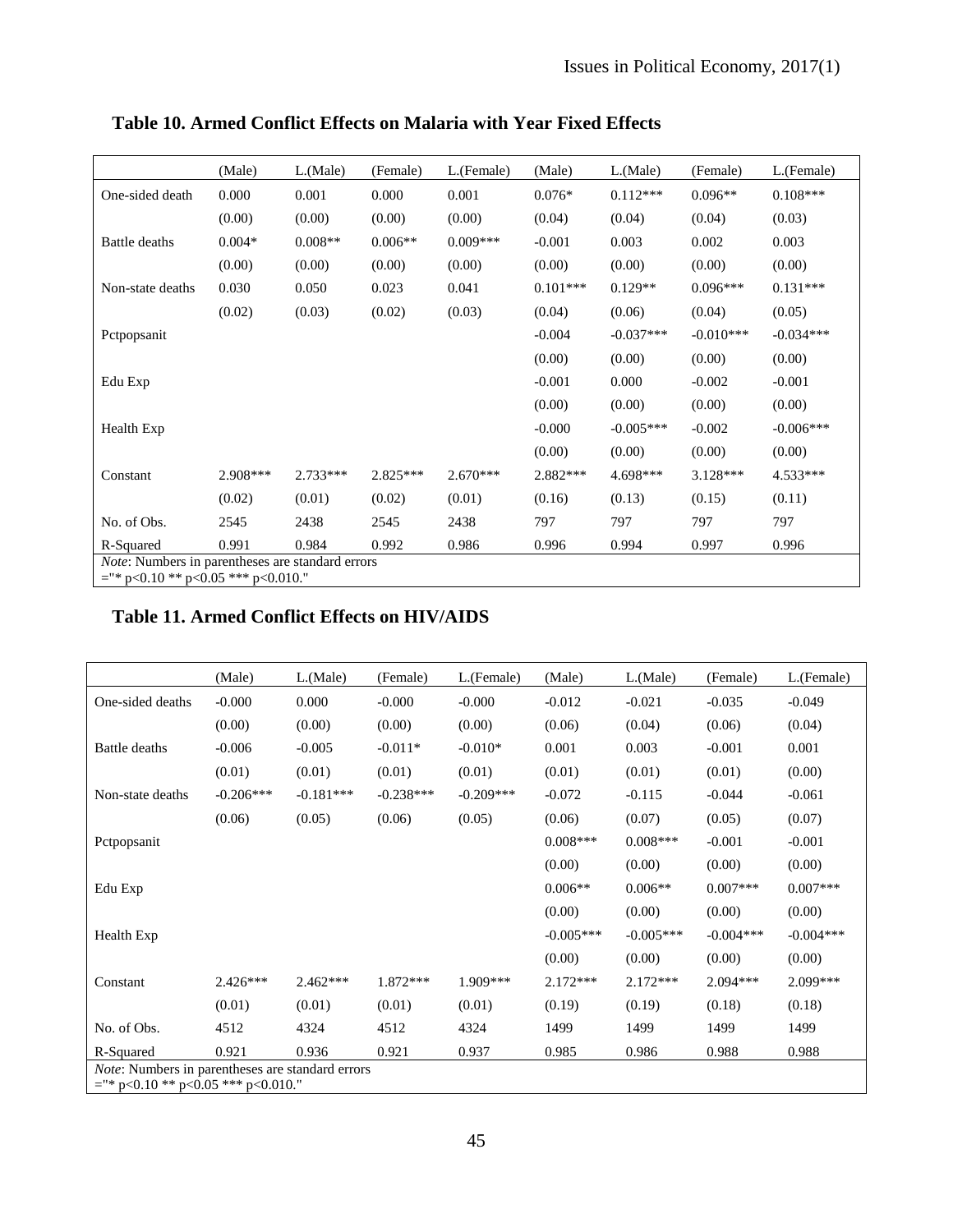|                                                                                                  | (Male)      | $L$ . (Male) | (Female)    | L.(Female)  | (Male)   | $L$ (Male) | (Female)   | L.(Female) |
|--------------------------------------------------------------------------------------------------|-------------|--------------|-------------|-------------|----------|------------|------------|------------|
| One-sided deaths                                                                                 | 0.000       | 0.001        | 0.000       | 0.000       | $-0.016$ | $-0.026$   | $-0.045$   | $-0.057$   |
|                                                                                                  | (0.00)      | (0.00)       | (0.00)      | (0.00)      | (0.06)   | (0.04)     | (0.06)     | (0.04)     |
| Battle deaths                                                                                    | 0.001       | 0.003        | $-0.003$    | $-0.002$    | 0.002    | 0.004      | 0.001      | 0.002      |
|                                                                                                  | (0.00)      | (0.00)       | (0.00)      | (0.00)      | (0.01)   | (0.01)     | (0.01)     | (0.00)     |
| Non-state deaths                                                                                 | $-0.143***$ | $-0.131***$  | $-0.170***$ | $-0.154***$ | $-0.061$ | $-0.108$   | $-0.032$   | $-0.056$   |
|                                                                                                  | (0.05)      | (0.05)       | (0.05)      | (0.04)      | (0.06)   | (0.07)     | (0.05)     | (0.07)     |
| Petpopsanit                                                                                      |             |              |             |             | $0.006*$ | $0.006*$   | $-0.003$   | $-0.003$   |
|                                                                                                  |             |              |             |             | (0.00)   | (0.00)     | (0.00)     | (0.00)     |
| Edu Exp                                                                                          |             |              |             |             | 0.004    | 0.004      | $0.005**$  | $0.005**$  |
|                                                                                                  |             |              |             |             | (0.00)   | (0.00)     | (0.00)     | (0.00)     |
| Constant                                                                                         | $1.566***$  | $1.730***$   | $0.997***$  | $1.148***$  | 3.897*** | 3.886***   | $2.654***$ | $2.646***$ |
|                                                                                                  | (0.03)      | (0.03)       | (0.03)      | (0.03)      | (0.36)   | (0.36)     | (0.34)     | (0.34)     |
| No. of Obs.                                                                                      | 4512        | 4324         | 4512        | 4324        | 1499     | 1499       | 1499       | 1499       |
| R-Squared                                                                                        | 0.946       | 0.953        | 0.948       | 0.957       | 0.986    | 0.986      | 0.988      | 0.988      |
| <i>Note:</i> Numbers in parentheses are standard errors<br>$=$ "* p<0.10 ** p<0.05 *** p<0.010." |             |              |             |             |          |            |            |            |

# **Table 12. Armed Conflict Effects on HIV/AIDS with Year Fixed Effects**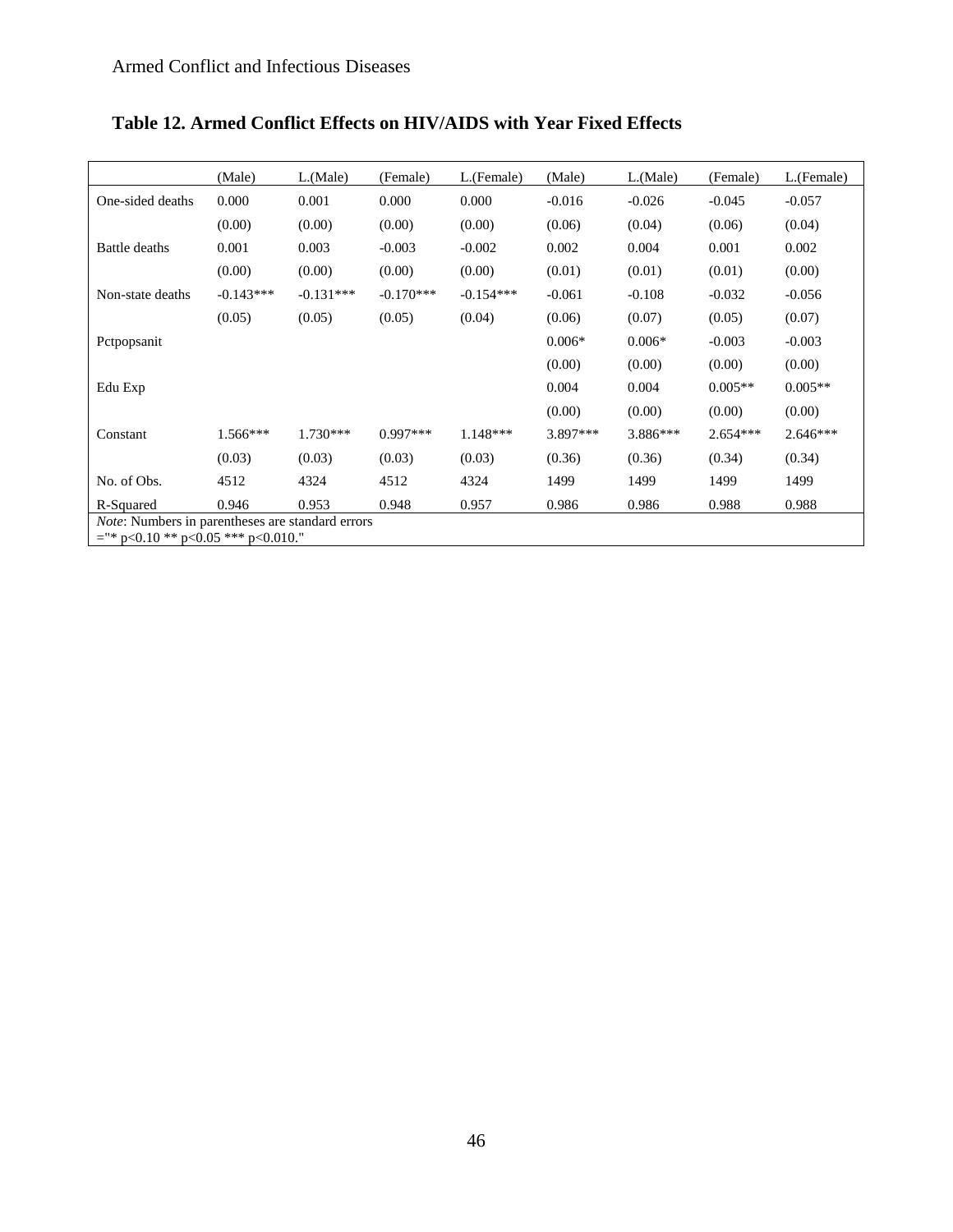|                                                                                           | (Male)      | L.(Male)    | (Female)    | L.(Female)  |
|-------------------------------------------------------------------------------------------|-------------|-------------|-------------|-------------|
| One-sided deaths                                                                          | 0.000       | 0.001       | 0.000       | 0.000       |
|                                                                                           | (0.00)      | (0.00)      | (0.00)      | (0.00)      |
| <b>Battle</b> deaths                                                                      | 0.001       | 0.003       | $-0.003$    | $-0.001$    |
|                                                                                           | (0.00)      | (0.00)      | (0.00)      | (0.00)      |
| Non-state deaths                                                                          | $-0.177***$ | $-0.162***$ | $-0.204***$ | $-0.197***$ |
|                                                                                           | (0.05)      | (0.04)      | (0.05)      | (0.04)      |
| Pctpopsanit                                                                               | $0.020***$  | $0.019***$  | $0.008***$  | $0.008***$  |
|                                                                                           | (0.00)      | (0.00)      | (0.00)      | (0.00)      |
| Edu Exp                                                                                   | $0.005*$    | $0.005*$    | $0.007***$  | $0.007***$  |
|                                                                                           | (0.00)      | (0.00)      | (0.00)      | (0.00)      |
| Constant                                                                                  | $0.361***$  | $0.558***$  | $0.536***$  | $0.717***$  |
|                                                                                           | (0.13)      | (0.13)      | (0.12)      | (0.12)      |
| No. of Obs.                                                                               | 4229        | 4081        | 4229        | 4081        |
| R-Squared                                                                                 | 0.950       | 0.956       | 0.953       | 0.961       |
| Note: Numbers in parentheses are standard errors<br>$=$ "* p<0.10 ** p<0.05 *** p<0.010." |             |             |             |             |

# **Table 14. Armed Conflict Effects on HIV/AIDS with Year Fixed Effects after VIF Checks**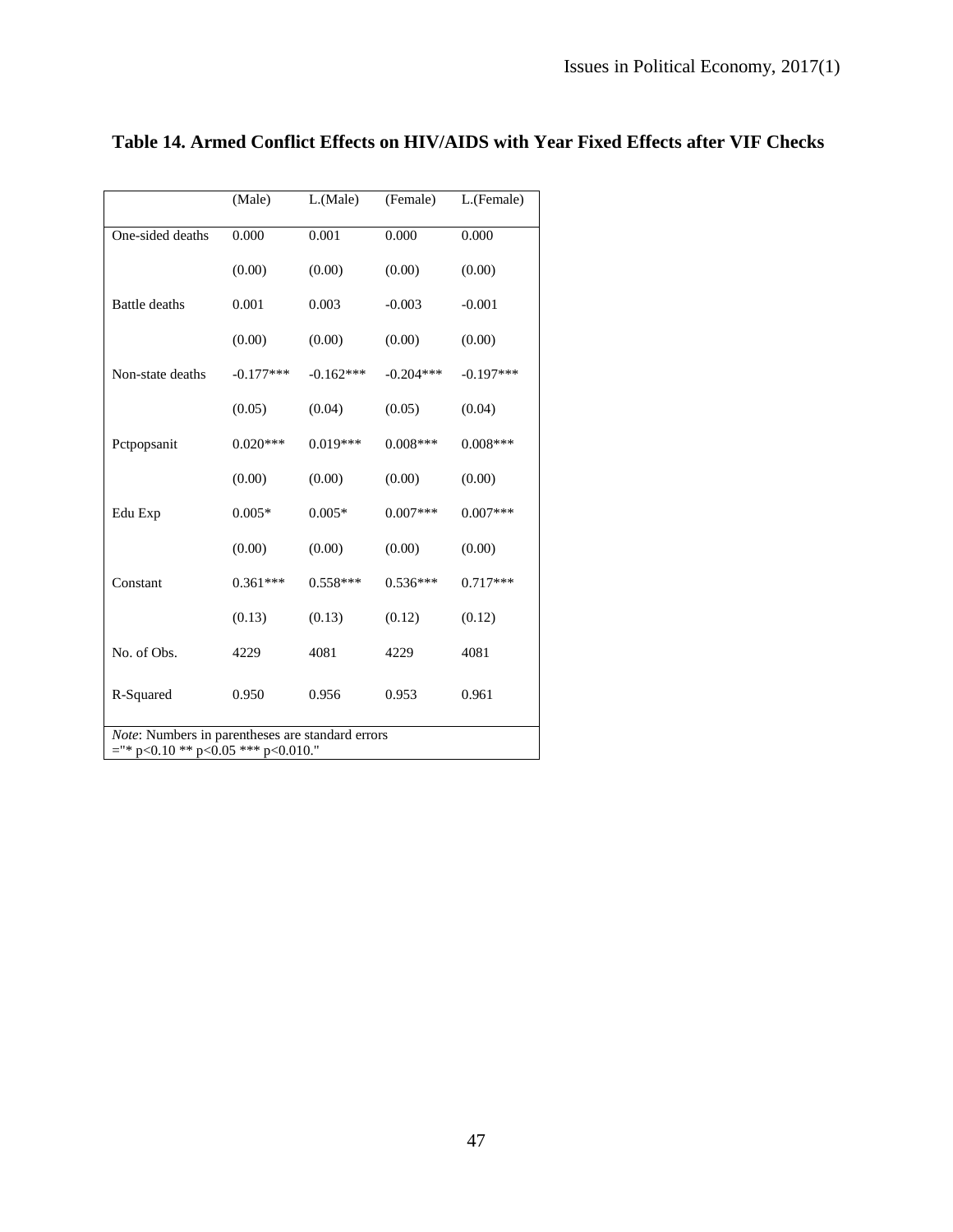|                                                                                                  | (Male)    | L(Male)    | (Female)   | L.(Female) | (Male)      | L(Male)     | (Female)    | L.(Female)  |
|--------------------------------------------------------------------------------------------------|-----------|------------|------------|------------|-------------|-------------|-------------|-------------|
| One-sided deaths                                                                                 | 0.001     | 0.001      | 0.001      | 0.001      | $0.117***$  | $0.074***$  | $0.120***$  | $0.073***$  |
|                                                                                                  | (0.00)    | (0.00)     | (0.00)     | (0.00)     | (0.03)      | (0.02)      | (0.03)      | (0.02)      |
| Battle deaths                                                                                    | 0.003     | $0.007***$ | $0.005**$  | $0.008***$ | 0.001       | 0.004       | 0.003       | 0.004       |
|                                                                                                  | (0.00)    | (0.00)     | (0.00)     | (0.00)     | (0.00)      | (0.00)      | (0.00)      | (0.00)      |
| Non-state deaths                                                                                 | $0.058**$ | $0.068***$ | $0.049**$  | $0.059***$ | $0.089***$  | $0.139***$  | $0.083***$  | $0.133***$  |
|                                                                                                  | (0.02)    | (0.02)     | (0.02)     | (0.02)     | (0.03)      | (0.04)      | (0.03)      | (0.04)      |
| Pctpopsanit                                                                                      |           |            |            |            | $-0.032***$ | $-0.033***$ | $-0.032***$ | $-0.032***$ |
|                                                                                                  |           |            |            |            | (0.00)      | (0.00)      | (0.00)      | (0.00)      |
| Edu Exp                                                                                          |           |            |            |            | $-0.000$    | $-0.000$    | $-0.001$    | $-0.001$    |
|                                                                                                  |           |            |            |            | (0.00)      | (0.00)      | (0.00)      | (0.00)      |
| Health Exp                                                                                       |           |            |            |            | $-0.003***$ | $-0.003***$ | $-0.003***$ | $-0.003***$ |
|                                                                                                  |           |            |            |            | (0.00)      | (0.00)      | (0.00)      | (0.00)      |
| Constant                                                                                         | 1.829***  | $1.824***$ | $1.716***$ | $1.711***$ | $4.072***$  | $4.073***$  | $3.960***$  | $3.962***$  |
|                                                                                                  | (0.00)    | (0.00)     | (0.00)     | (0.00)     | (0.11)      | (0.11)      | (0.10)      | (0.10)      |
| No. of Obs.                                                                                      | 4512      | 4324       | 4512       | 4324       | 1499        | 1499        | 1499        | 1499        |
| R-Squared                                                                                        | 0.990     | 0.990      | 0.990      | 0.990      | 0.996       | 0.996       | 0.997       | 0.997       |
| <i>Note:</i> Numbers in parentheses are standard errors<br>$=$ "* p<0.10 ** p<0.05 *** p<0.010." |           |            |            |            |             |             |             |             |

### **Table 15. Armed Conflict Effects on Fvector Diseases**

#### **Table 16. Armed Conflict Effects on Fvector Diseases with Year Fixed Effects**

|                                                                                                  | (Male)    | $L$ (Male) | (Female)  | L.(Female) | (Male)      | $L$ . (Male) | (Female)    | L.(Female)  |
|--------------------------------------------------------------------------------------------------|-----------|------------|-----------|------------|-------------|--------------|-------------|-------------|
| One-sided deaths                                                                                 | 0.000     | 0.000      | 0.000     | 0.000      | $0.086***$  | $0.050**$    | $0.098***$  | $0.056**$   |
|                                                                                                  | (0.00)    | (0.00)     | (0.00)    | (0.00)     | (0.03)      | (0.02)       | (0.03)      | (0.02)      |
| Battle deaths                                                                                    | 0.002     | $0.004*$   | $0.004**$ | $0.006***$ | 0.001       | 0.003        | 0.003       | 0.004       |
|                                                                                                  | (0.00)    | (0.00)     | (0.00)    | (0.00)     | (0.00)      | (0.00)       | (0.00)      | (0.00)      |
| Non-state deaths                                                                                 | $0.050**$ | $0.057***$ | $0.042**$ | $0.049**$  | $0.096***$  | $0.129***$   | $0.088***$  | $0.126***$  |
|                                                                                                  | (0.02)    | (0.02)     | (0.02)    | (0.02)     | (0.03)      | (0.04)       | (0.03)      | (0.04)      |
| Pctpopsanit                                                                                      |           |            |           |            | $-0.020***$ | $-0.020***$  | $-0.023***$ | $-0.024***$ |
|                                                                                                  |           |            |           |            | (0.00)      | (0.00)       | (0.00)      | (0.00)      |
| Edu Exp                                                                                          |           |            |           |            | $-0.001$    | $-0.001$     | $-0.001$    | $-0.001$    |
|                                                                                                  |           |            |           |            | (0.00)      | (0.00)       | (0.00)      | (0.00)      |
| Health Exp                                                                                       |           |            |           |            | $-0.001*$   | $-0.001*$    | $-0.002**$  | $-0.002**$  |
|                                                                                                  |           |            |           |            | (0.00)      | (0.00)       | (0.00)      | (0.00)      |
| Constant                                                                                         | 1.921***  | 1.924 ***  | 1.799***  | 1.801***   | 3.038***    | $3.048***$   | $3.243***$  | $3.252***$  |
|                                                                                                  | (0.01)    | (0.01)     | (0.01)    | (0.01)     | (0.19)      | (0.19)       | (0.19)      | (0.19)      |
| No. of Obs.                                                                                      | 4512      | 4324       | 4512      | 4324       | 1499        | 1499         | 1499        | 1499        |
| R-Squared                                                                                        | 0.993     | 0.993      | 0.993     | 0.993      | 0.997       | 0.997        | 0.997       | 0.997       |
| <i>Note:</i> Numbers in parentheses are standard errors<br>$=$ "* p<0.10 ** p<0.05 *** p<0.010." |           |            |           |            |             |              |             |             |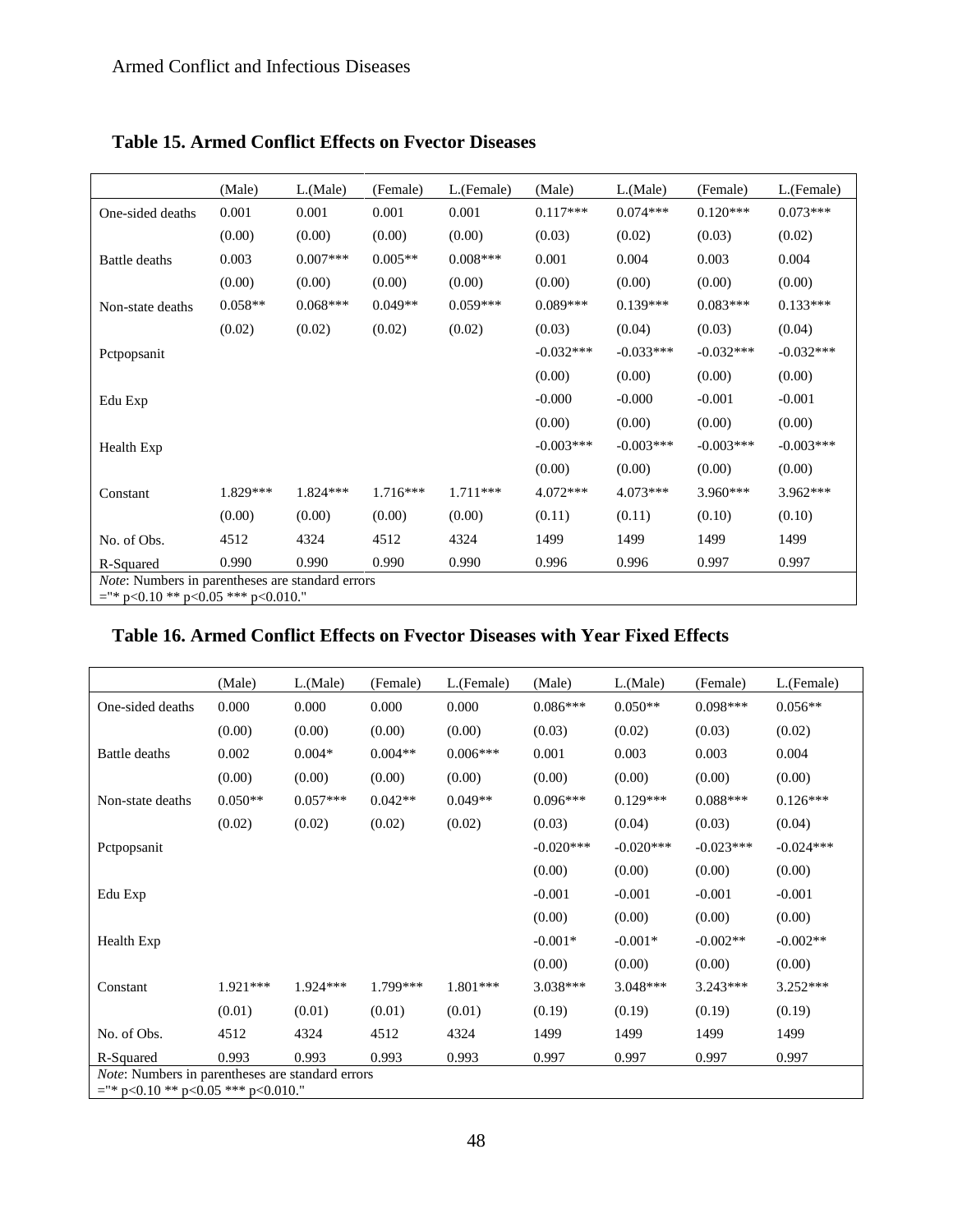|                                                                                                  | (Male)     | $L$ . (Male) | (Female)   | L.(Female) | (Male)      | $L$ . (Male) | (Female)    | L.(Female)  |
|--------------------------------------------------------------------------------------------------|------------|--------------|------------|------------|-------------|--------------|-------------|-------------|
| One-sided deaths                                                                                 | 0.000      | 0.000        | 0.000      | 0.001      | 0.047       | 0.017        | 0.057       | 0.018       |
|                                                                                                  | (0.00)     | (0.00)       | (0.00)     | (0.00)     | (0.03)      | (0.02)       | (0.04)      | (0.02)      |
| Battle deaths                                                                                    | 0.003      | $0.005**$    | 0.002      | $0.006**$  | 0.001       | $0.006**$    | 0.001       | $0.006**$   |
|                                                                                                  | (0.00)     | (0.00)       | (0.00)     | (0.00)     | (0.00)      | (0.00)       | (0.00)      | (0.00)      |
| Non-state deaths                                                                                 | $0.055**$  | $0.065***$   | $0.057**$  | $0.068***$ | 0.028       | $0.069*$     | 0.038       | $0.081*$    |
|                                                                                                  | (0.02)     | (0.02)       | (0.02)     | (0.02)     | (0.03)      | (0.04)       | (0.03)      | (0.04)      |
| Pctpopsanit                                                                                      |            |              |            |            | $-0.021***$ | $-0.021***$  | $-0.022***$ | $-0.023***$ |
|                                                                                                  |            |              |            |            | (0.00)      | (0.00)       | (0.00)      | (0.00)      |
| Edu Exp                                                                                          |            |              |            |            | $-0.001$    | $-0.001$     | $-0.003*$   | $-0.003*$   |
|                                                                                                  |            |              |            |            | (0.00)      | (0.00)       | (0.00)      | (0.00)      |
| Health Exp                                                                                       |            |              |            |            | $-0.003***$ | $-0.003***$  | $-0.002***$ | $-0.002***$ |
|                                                                                                  |            |              |            |            | (0.00)      | (0.00)       | (0.00)      | (0.00)      |
| Constant                                                                                         | $1.063***$ | $1.056***$   | $0.917***$ | $0.909***$ | $2.542***$  | $2.547***$   | $2.537***$  | $2.543***$  |
|                                                                                                  | (0.00)     | (0.00)       | (0.00)     | (0.00)     | (0.10)      | (0.10)       | (0.11)      | (0.11)      |
| No. of Obs.                                                                                      | 4512       | 4324         | 4512       | 4324       | 1499        | 1499         | 1499        | 1499        |
| R-Squared                                                                                        | 0.964      | 0.966        | 0.952      | 0.954      | 0.986       | 0.986        | 0.980       | 0.980       |
| <i>Note:</i> Numbers in parentheses are standard errors<br>$=$ "* p<0.10 ** p<0.05 *** p<0.010." |            |              |            |            |             |              |             |             |

**Table 17. Armed Conflict Effects on Neglected Tropical Diseases** 

# **Table 18. Armed Conflict Effects on Neglected Tropical Diseases with Year Fixed Effects**

|                                                                                                  | (Male)     | L(Male)    | (Female)   | L.(Female) | (Male)      | $L$ . (Male) | (Female)    | L.(Female)  |
|--------------------------------------------------------------------------------------------------|------------|------------|------------|------------|-------------|--------------|-------------|-------------|
| One-sided deaths                                                                                 | $-0.000$   | $-0.000$   | 0.000      | 0.000      | 0.022       | 0.001        | 0.039       | 0.006       |
|                                                                                                  | (0.00)     | (0.00)     | (0.00)     | (0.00)     | (0.03)      | (0.02)       | (0.04)      | (0.02)      |
| Battle deaths                                                                                    | 0.001      | 0.003      | 0.001      | 0.004      | $-0.000$    | $0.005*$     | 0.000       | $0.006**$   |
|                                                                                                  | (0.00)     | (0.00)     | (0.00)     | (0.00)     | (0.00)      | (0.00)       | (0.00)      | (0.00)      |
| Non-state deaths                                                                                 | $0.042**$  | $0.051**$  | $0.043*$   | $0.052**$  | 0.031       | 0.061        | 0.041       | $0.073*$    |
|                                                                                                  | (0.02)     | (0.02)     | (0.02)     | (0.02)     | (0.03)      | (0.04)       | (0.03)      | (0.04)      |
| Pctpopsanit                                                                                      |            |            |            |            | $-0.010***$ | $-0.010***$  | $-0.014***$ | $-0.014***$ |
|                                                                                                  |            |            |            |            | (0.00)      | (0.00)       | (0.00)      | (0.00)      |
| Edu Exp                                                                                          |            |            |            |            | $-0.001$    | $-0.001$     | $-0.003*$   | $-0.003*$   |
|                                                                                                  |            |            |            |            | (0.00)      | (0.00)       | (0.00)      | (0.00)      |
| Health Exp                                                                                       |            |            |            |            | $-0.001*$   | $-0.001*$    | $-0.001*$   | $-0.001*$   |
|                                                                                                  |            |            |            |            | (0.00)      | (0.00)       | (0.00)      | (0.00)      |
| Constant                                                                                         | $1.210***$ | $1.187***$ | $1.073***$ | $1.056***$ | $1.658***$  | $1.666***$   | $1.833***$  | $1.842***$  |
|                                                                                                  | (0.02)     | (0.01)     | (0.02)     | (0.02)     | (0.19)      | (0.19)       | (0.21)      | (0.21)      |
| No. of Obs.                                                                                      | 4512       | 4324       | 4512       | 4324       | 1499        | 1499         | 1499        | 1499        |
| R-Squared                                                                                        | 0.972      | 0.973      | 0.963      | 0.964      | 0.987       | 0.987        | 0.981       | 0.981       |
| <i>Note:</i> Numbers in parentheses are standard errors<br>$=$ "* p<0.10 ** p<0.05 *** p<0.010." |            |            |            |            |             |              |             |             |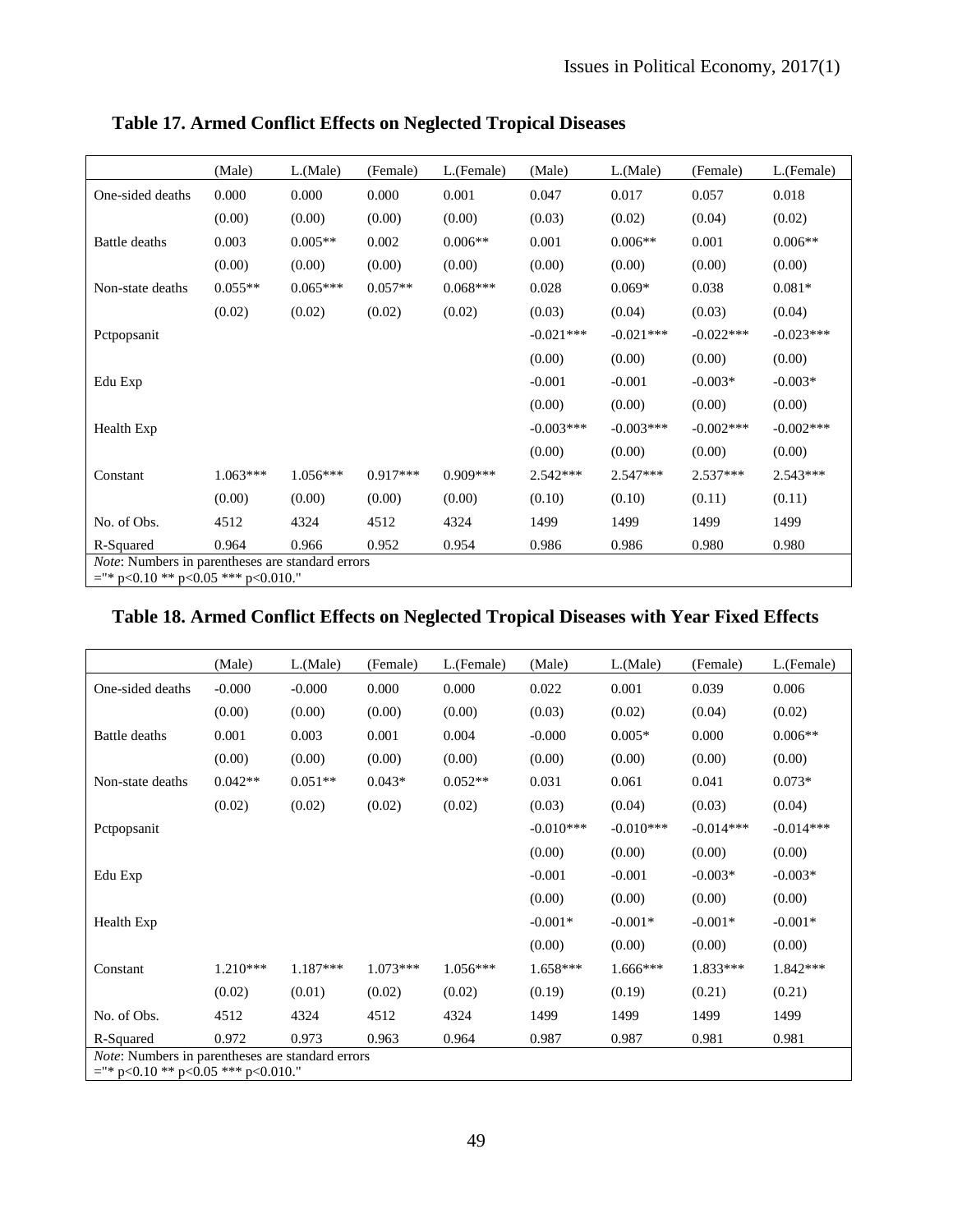#### **VIII. References**

Addison, Tony, Philippe Le Billon, and S. Mansoob Murshed. "Finance in conflict and reconstruction." *Journal of International Development* 13, no. 7 (2001): 951-964.

Ajakaiye, Olu, and Ali Abdel Gadir Ali. "Managing post-conflict recovery in Africa: an overview." *Journal of African economies* 18, no. suppl 1 (2009): i3-i11.

Akresh, Richard, Leonardo Lucchetti, and Harsha Thirumurthy. "Wars and child health: Evidence from the Eritrean–Ethiopian conflict." *Journal of development economics* 99, no. 2 (2012): 330-340.

Anema, Aranka, Michel R. Joffres, Edward Mills, and Paul B. Spiegel. "Widespread rape does not directly appear to increase the overall HIV prevalence in conflict-affected countries: so now what." *Emerging Themes in Epidemiology* 5, no. 11 (2008): 1742-1776.

Betsi, Nicolas Alain, B. G. Koudou, Guéladio Cissé, A. B. Tschannen, A. M. Pignol, Y. Ouattara, Z. Madougou, M. Tanner, and Jürg Utzinger. "Effect of an armed conflict on human resources and health systems in Côte d'Ivoire: prevention of and care for people with HIV/AIDS." *AIDS care* 18, no. 4 (2006): 356-365.

Beyrer, Chris, Juan Carlos Villar, Voravit Suwanvanichkij, Sonal Singh, Stefan D. Baral, and Edward J. Mills. "Neglected diseases, civil conflicts, and the right to health." *The Lancet* 370, no. 9587 (2007): 619-627.

Chen, Siyan, Norman V. Loayza, and Marta Reynal-Querol. "The aftermath of civil war." *The World Bank Economic Review* 22, no. 1 (2008): 63-85.

Collier, Paul, and Dominic Rohner. "Democracy, development, and conflict."*Journal of the European Economic Association* 6, no. 2‐3 (2008): 531-540.

Collier, Paul. "Post-conflict recovery: How should strategies be distinctive?."*Journal of African Economies* 18, no. suppl 1 (2009): i99-i131.

Collier, Paul, Anke Hoeffler, and Måns Söderbom. "Post-conflict risks." *Journal of Peace Research* 45, no. 4 (2008): 461-478.

"Diseases." Centers for Disease Control and Prevention. 2011. Accessed February 09, 2016. http://www.cdc.gov/globalhealth/ntd/diseases/index.html

Fearon, James D., Macartan Humphreys, and Jeremy M. Weinstein. "Can development aid contribute to social cohesion after civil war? Evidence from a field experiment in post-conflict Liberia." *The American Economic Review*(2009): 287-291.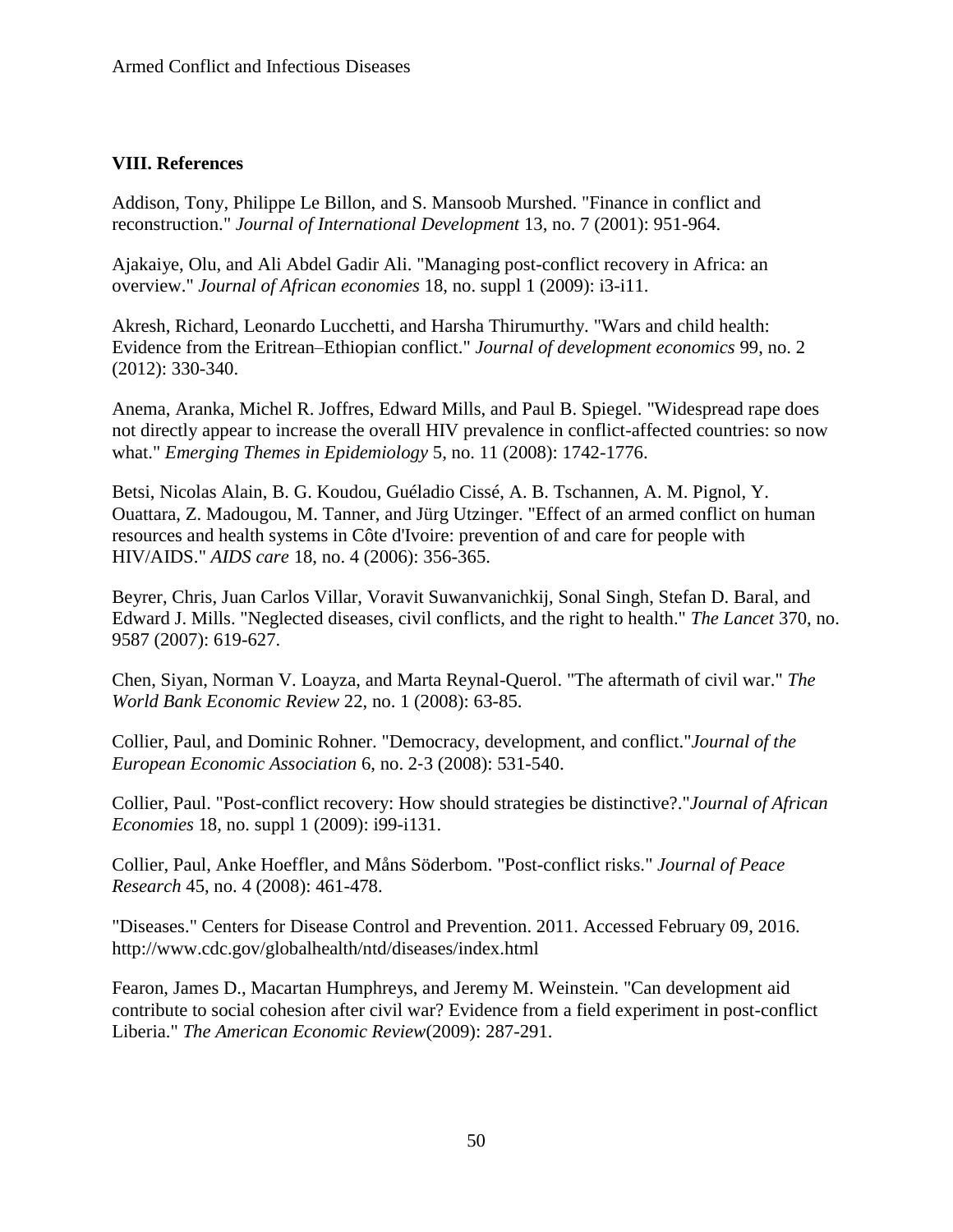Fenner, R. A., P. M. Guthrie, and E. Piano. "Process selection for sanitation systems and wastewater treatment in refugee camps during disaster‐relief situations." *Water and Environment Journal* 21, no. 4 (2007): 252-264.

Fürst, Thomas, Giovanna Raso, Cinthia A. Acka, Andres B. Tschannen, Eliezer K. N'Goran, and Jurg Utzinger. "Dynamics of socioeconomic risk factors for neglected tropical diseases and malaria in an armed conflict." *PLoS Negl Trop Dis* 3, no. 9 (2009): e513.

Garfi, Marianna, Simona Tondelli, and A. Bonoli. "Multi-criteria decision analysis for waste management in Saharawi refugee camps." *Waste management* 29, no. 10 (2009): 2729-2739.

Gayer, Michelle, Dominique Legros, Pierre Formenty, and Maire A. Connolly. "Conflict and emerging infectious diseases." *Emerging infectious diseases*13, no. 11 (2007): 1625.

Ghobarah, Hazem Adam, Paul Huth, and Bruce Russett. "Civil wars kill and maim people—long after the shooting stops." *American Political Science Review* 97, no. 02 (2003): 189-202.

Institute for Health Metrics and Evaluation. GBD 2013 Protocol: global burden of diseases, injuries, and risk factors. 2013. http:// www.healthdata.org/gbd/about/protocol (accessed Nov 3, 2014)

Kruk, Margaret E., Lynn P. Freedman, Grace A. Anglin, and Ronald J. Waldman. "Rebuilding health systems to improve health and promote statebuilding in post-conflict countries: A theoretical framework and research agenda." *Social Science & Medicine* 70, no. 1 (2010): 89-97.

Mansour, Hani, and Daniel I. Rees. "Armed conflict and birth weight: Evidence from the al-Aqsa Intifada." *Journal of Development Economics* 99, no. 1 (2012): 190-199.

Montalvo, Jose G., and Marta Reynal-Querol. "Fighting against malaria: prevent wars while waiting for the "miraculous" vaccine." *The Review of Economics and Statistics* 89, no. 1 (2007): 165-177.

Murdoch, James C., and Todd Sandler. "Economic growth, civil wars, and spatial spillovers." *Journal of conflict resolution* 46, no. 1 (2002): 91-110.

Murray, Christopher JL, Gary King, Alan D. Lopez, Niels Tomijima, and Etienne G. Krug. "Armed conflict as a public health problem." *BMJ: British Medical Journal* 324, no. 7333 (2002): 346.

Minoiu, Camelia, and Olga N. Shemyakina. "Armed conflict, household victimization, and child health in Côte d'Ivoire." *Journal of Development Economics* 108 (2014): 237-255.

O'Hare, Bernadette AM, and David P. Southall. "First do no harm: the impact of recent armed conflict on maternal and child health in Sub-Saharan Africa."*Journal of the Royal Society of Medicine* 100, no. 12 (2007): 564-570.

Patz, Jonathan A., and William K. Reisen. "Immunology, climate change and vector-borne diseases." *Trends in immunology* 22, no. 4 (2001): 171-172.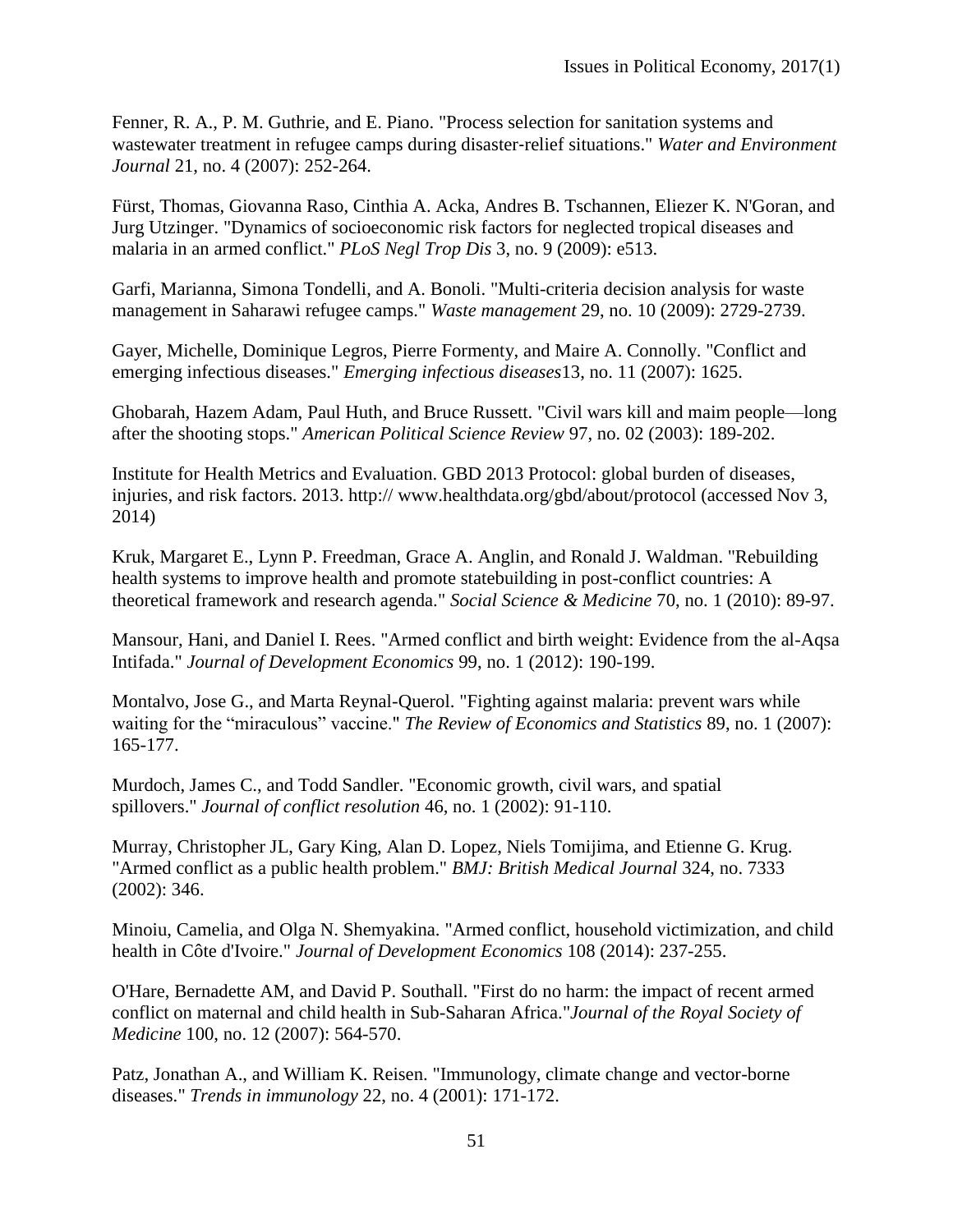Peterson, F. Anne, Leslie Roberts, Michael J. Toole, and Dan E. Peterson. "The effect of soap distribution on diarrhoea: Nyamithuthu Refugee Camp."*International Journal of Epidemiology* 27, no. 3 (1998): 520-524.

Ranis, Gustav. "Human development and economic growth." *Yale University Economic Growth Center Discussion Paper* 887 (2004).

Rheingans, Richard D., Dagna Constenla, Lynn Antil, Bruce L. Innis, and Thomas Breuer. "Potential cost-effectiveness of vaccination for rotavirus gastroenteritis in eight Latin American and Caribbean countries." *Revista Panamericana de Salud Pública* 21, no. 4 (2007): 205-216.

Spiegel, Paul B., Francesco Checchi, Sandro Colombo, and Eugene Paik. "Health-care needs of people affected by conflict: future trends and changing frameworks." *The Lancet* 375, no. 9711 (2010): 341-345.

"The Data Repository." World Health Organization. Accessed February 13, 2016. http://www.who.int/gho/database/en/.

Themnér, Lotta, and Peter Wallensteen. "Armed conflicts, 1946–2013." *Journal of Peace Research* 51, no. 4 (2014): 541-554.

"Transcript of "New Rules for Rebuilding a Broken Nation"" Paul Collier: New Rules for Rebuilding a Broken Nation. June 1, 2009. Accessed September 23, 2015. http://www.ted.com/talks/paul\_collier\_s\_new\_rules\_for\_rebuilding\_a\_broken\_nation/transcript?l anguage=en.

Tripodi, Paolo, and Preeti Patel. "HIV/AIDS, peacekeeping and conflict crises in Africa." *Medicine, Conflict and Survival* 20, no. 3 (2004): 195-208.

Uppsala University Department of Peace and Conflict Research. "Definitions." http://www.pcr.uu.se/research/ucdp/definitions/ (accessed November 10, 2015).

Virginie, Supervie, Halima Yasmin, and Blower Sally. "Assessing the impact of mass rape on the incidence of HIV in conflict-affected countries." *AIDS (London, England)* 24, no. 18 (2010): 2841.

"WHO EMRO | Syrian Arab Republic | Countries | Polio Eradication Initiative." WHO EMRO | Syrian Arab Republic | Countries | Polio Eradication Initiative. Accessed February 09, 2016. http://www.emro.who.int/polio/countries/syrian-arab-republic.html.